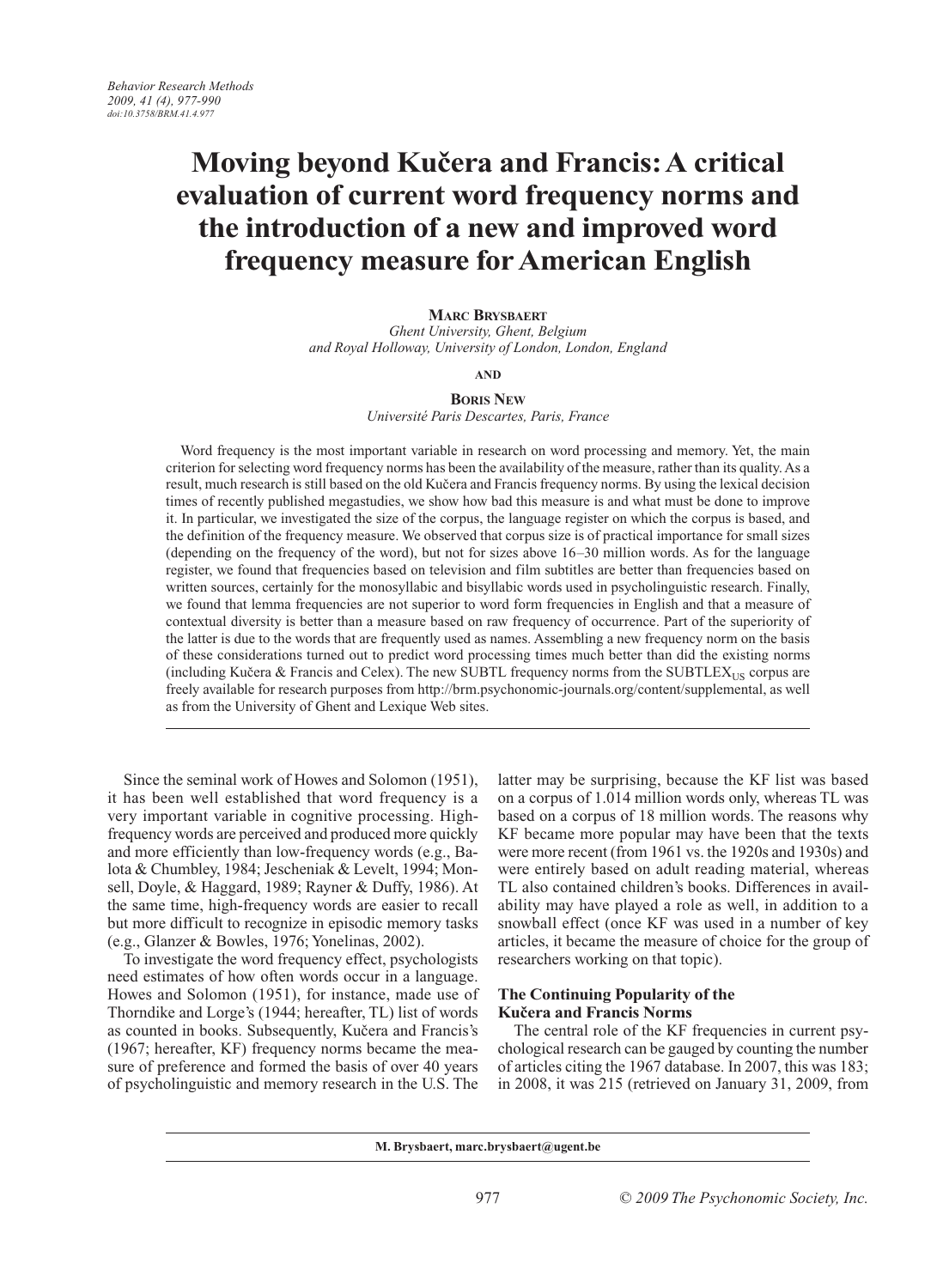| Frequency Norms Used in Research on Memory and Language Processing in the November |                                                                                       |
|------------------------------------------------------------------------------------|---------------------------------------------------------------------------------------|
| Topic                                                                              | <b>Frequency Norms</b>                                                                |
| recognition memory                                                                 | KF                                                                                    |
| memory for word lists                                                              | KF                                                                                    |
| reading aloud                                                                      | HAL                                                                                   |
| recognition memory                                                                 | KF                                                                                    |
| autobiographical memory                                                            | KF                                                                                    |
| reading aloud                                                                      | KF                                                                                    |
| understanding ambiguous words                                                      | KF                                                                                    |
| eye movements in reading                                                           | KF                                                                                    |
|                                                                                    | 2008 Issue of the Journal of Experimental Psychology: Learning, Memory, and Cognition |

**Table 1 Frequency Norms Used in Research on Memory and Language Processing in the November** 

Note—KF, Kučera and Francis (1967).

http://apps.isiknowledge.com). The prevalence of KF can further be seen in individual journal issues devoted to language and memory research. Table 1, for instance, lists the frequency measures used in the articles of the November 2008 issue of the *Journal of Experimental Psychology: Learning, Memory, and Cognition*. Apart from one article, they all made use of KF.

The continued use of the KF norms is surprising, given that Burgess and Livesay, in 1998, already raised problems with them and that, currently, frequency norms are available on the basis of much larger corpora. Burgess and Livesay selected two samples of 240 words of varying frequencies and asked participants to name them. In particular, for words with low and medium frequencies, the correlation between naming latencies and KF frequencies was low. Furthermore, Burgess and Livesay showed that the correlations were significantly higher for a new frequency measure calculated on the basis of a corpus of approximately 131 million words gathered from Usenet groups on the Internet. Burgess and Livesay attributed the meager performance of the KF norms to the small size of the corpus (1 million vs. 131 million). They called their new corpus the HAL corpus (from Hyperspace Analogue to Language). Unfortunately, they did not make the new frequency estimates available.

The validation of frequency norms was continued by Balota, Cortese, Sergent-Marshall, Spieler, and Yap (2004). They collected naming latencies and lexical decision latencies of young and healthy older adults for over 2,400 monosyllabic English words and correlated them with different frequency norms. They tested five frequency measures: KF, based on written texts (1.014 million words; Kučera & Francis, 1967); Celex, based on American and British written texts (16.6 million words) and transcripts of spoken interactions (1.3 million words; Baayen, Piepenbrock, & van Rijn, 1993); HAL, based on Internet news groups  $(130 + \text{million words}, 1)$  obtained from Burgess & Livesay, 1998); Zeno, taken from various American textbooks geared toward primary and secondary school children (Grades 1–12; 17 million words; Zeno, Ivens, Millard, & Duvvuri, 1995); and MetaMetrics, based on computer text files (350 million words; see Balota et al., 2004).

Across the various analyses (naming, lexical decision, young adults, old adults), the KF frequency norm consistently underperformed in predicting the reaction times (RTs). The best performance was for Zeno and MetaMetrics; HAL and Celex followed closely behind.

Zevin and Seidenberg (2002) also compared KF and Celex with Zeno. They made use of the data from three different word recognition megastudies (including one by Seidenberg & Waters, 1989). In each case, they observed that KF was the worst one, followed by Celex, and then by Zeno. Zevin and Seidenberg, in particular, warned researchers that when a bad frequency measure is used, stimuli "matched" on frequency are unlikely to be completely confound free if the variable of interest is correlated to word frequency. In such cases, researchers may easily report an "effect" of their variable of interest that, in reality, is a frequency effect in disguise.

Given the findings of Burgess and Livesay (1998), Balota et al. (2004), and Zevin and Seidenberg (2002), it is surprising to see how little this has affected the choice of frequency norms in research. One reason may be the limited availability of the alternatives to KF. The HAL norms have been released only recently by Balota et al. (2007) as part of their Elexicon project.2 Celex, Zeno, and Meta-Metrics are copyright protected, meaning that researchers have no free access to them. Another reason, however, may be that authors do not realize how bad the KF norms are and which alternatives are indicated most.

In the sections below, we will present a new frequency measure and examine how well it does relative to other norms. In this enterprise, we were helped enormously by the recently released Elexicon Project (Balota et al., 2007; http://elexicon.wustl.edu). This project consists of the collection of word processing times for over 40,000 English words (lexical decision and word naming) and provides us with a criterion against which to validate the various frequency measures.

# **The Potential of Film and Television Subtitles As an Estimate of Everyday Language Exposure**

An important factor for the quality of frequency counts is the sources from which the corpus is made (i.e., the language register the corpus taps into). The main sources for a long time were books, newspapers, and magazines. In particular, for research on visual word recognition, these were thought to be the most important sources of input. Problems with these forms of input, however, are that they usually have been edited (to polish the language), that they tend to exaggerate lexical variation (in order not to repeat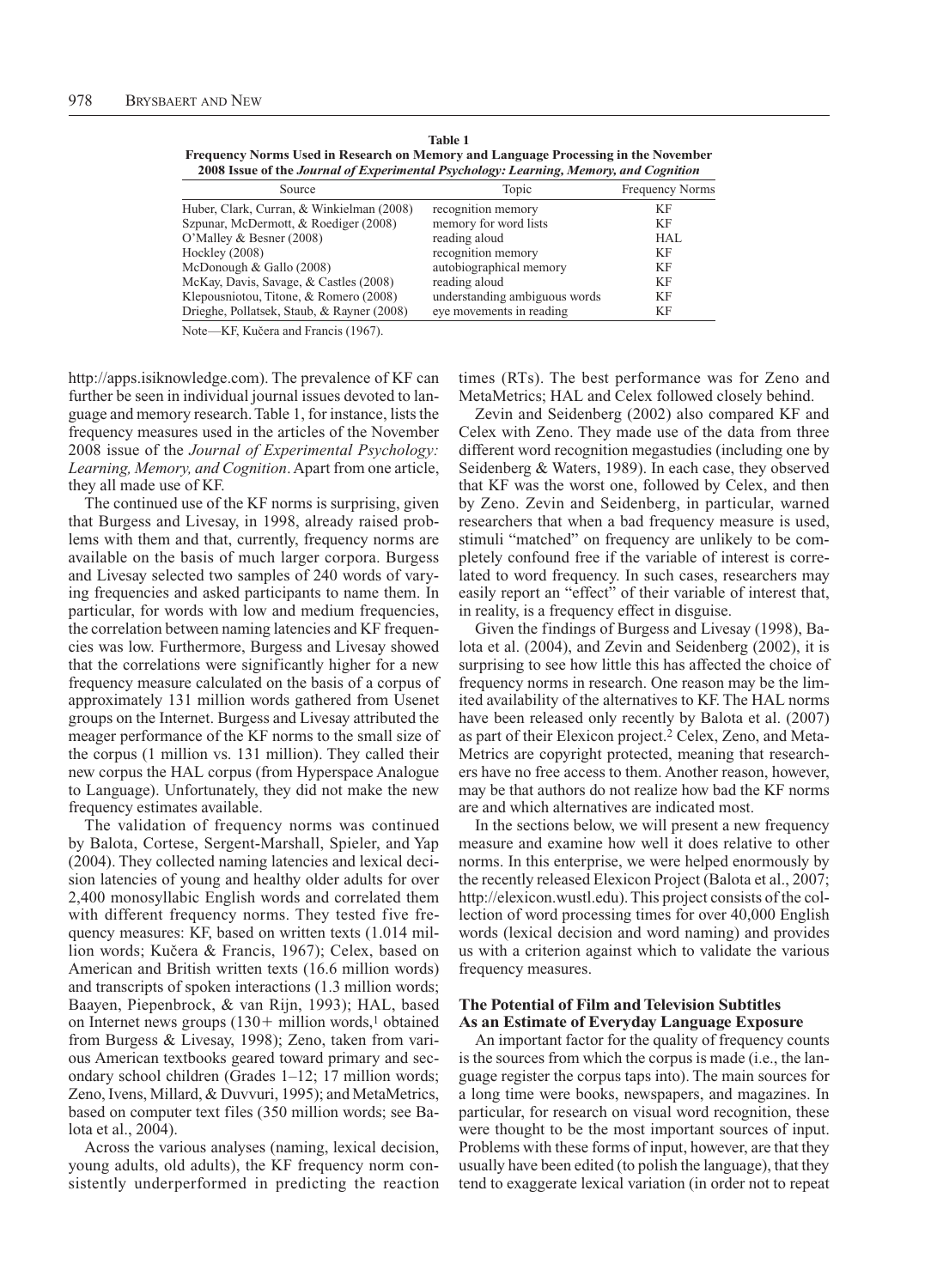the same word over and over again), and that they often deal with topics that are not at the forefront of people's lives. Therefore, researchers have seized the advent of the Internet to search for more spontaneous language. As was indicated above, Burgess and colleagues saw user groups as an interesting new supply. In these groups, Internet users participate in discussions on a variety of topics without much supervision or editing. The experiences with this source have been largely positive, because the corpus is easy to collect and to analyze (given that the texts already exist in digital form) and because the correlation with behavioral data is good (Balota et al., 2004; see also below). As a result, Balota et al. (2007) included the HAL frequencies in their Elexicon project (together with the KF frequencies).3 Other researchers have proposed the outcome of Internet search engines as another interesting estimate of word frequency (Blair, Urland, & Ma, 2002; New, Pallier, Brysbaert, & Ferrand, 2004).

In order to better approximate everyday language exposure, New, Brysbaert, Veronis, and Pallier (2007) explored film and television subtitles as an alternative source of language use.4 They did so because subtitles are easy to gather and usually involve people in social interactions. In addition, most participants in psychology studies watch television more than they read books, magazines, or newspapers. New et al. (2007) were able to compile a corpus of nearly 50 million French words coming from 9,474 different films and television series, including French films, English and American films and television series, and non-English films from Europe. To their own surprise, they found that the frequency measures derived from this corpus significantly outperformed those previously derived from books and Internet searches (on the basis of two lexical decision experiments involving 234 and 240 words, respectively). As a result, New and colleagues added the subtitle frequencies to the third version of their Lexique project (see www.lexique.org).

In order to further explore the use of subtitles for frequency norms, we decided to assemble a subtitle corpus for American English as well, which we call the  $\text{SUBTLEX}_{\text{US}}$ corpus. We first will describe how we decided on the size of the corpus. Then we will describe how the corpus was made. As will become clear, this is a procedure that can easily be copied in other languages.

## **How Large Must a Corpus Be?**

As was indicated above, Burgess and Livesay (1998) criticized the KF norms for the small corpus on which they were based. Particularly with respect to rare words, this provides unreliable estimates. For many decades, there was no alternative. However, nowadays, as a result of the widespread availability of texts in digital format, it is quite easy to compile a corpus of a few hundred million words. Burgess and Livesay made a corpus of approximately 131 million words coming from Internet newsgroups. Westbury tapped the same source for several years and, by November 2008, reported a corpus of over 16 billion words (Shaoul & Westbury, 2008). For the same reason, the corpora in other countries regularly exceed 10–20 mil-

lion words (e.g., the British National Corpus [BNC] contains 88 million words from written sources and 12 million words from spoken sources; the Celex norms for the Dutch language are based on 42 million words; Lexique 3 for the French language is based on 15 million words from written sources and over 50 million words from film subtitles).

An interesting question with respect to the corpus size is how large a cost-effective corpus should be. When the corpora were based on counting words in books and rarely exceeded 1 million words, there was no question that the bigger the corpus, the better the frequency counts (Burgess & Livesay, 1998). However, now that we are entering the stage of comparisons between 17 million (Zeno et al.),  $130+$  million (HAL), and  $16+$  billion (Shaoul & Westbury) words, we must be entering the zone of diminishing returns. The main question, then, is where this zone begins. To find out, we used the 88 million written part of the BNC (Leech, Rayson, & Wilson, 2001) and calculated word frequencies on various sections of the corpus (500,000 words, 1 million words, . . . , the complete corpus). Then we correlated them with the lexical decision times from Elexicon. We will report only data on the lexical decision times, because the effect of word frequency is particularly strong in this task (Balota et al., 2004) and the results did not differ as a function of the task (see Table 6).

All regression analyses reported in this article included four predictors:  $log10(frequency+1)$ ,  $log<sup>2</sup>10$ (frequency+1), number of letters in the word, and number of syllables in the word.  $Log<sup>2</sup>10(frequency+1)$ was included because Balota et al. (2004) observed that the relationship between word frequencies and word processing times is not fully captured by the logarithmic curve. In particular, for words with a frequency of more than 100 per million, there seems to be a floor effect, in that these words do not result in increasingly shorter RTs. This floor effect can be captured by using the square of the logarithm of the frequency as an extra predictor in the regression analysis (a polynomial of degree 2 is able to capture concave functions).

We included the number of letters in the word and the number of syllables as additional variables, because word length is a very important variable in the lexical decision times of the Elexicon project, explaining more than 30% of the variance (New, Ferrand, Pallier, & Brysbaert, 2006, Figure 1). Word length has also been found to be an important predictor in event-related potential data (Hauk & Pulvermüller, 2004), brain imaging data (Yarkoni, Speer, Balota, McAvoy, & Zacks, 2008), and eye movements in reading (Brysbaert, Drieghe, & Vitu, 2005; Rayner, 1998). The linear length effect of the number of letters in reality is a compound of word length itself (New et al., 2006, Figure 2) and the number of words resembling the stimulus word (as measured by *N*, the number of orthographic neighbors). We do not make this distinction here, since that would involve extra nonlinear variables. The influence of other variables, although theoretically important for understanding the mechanisms of word recognition,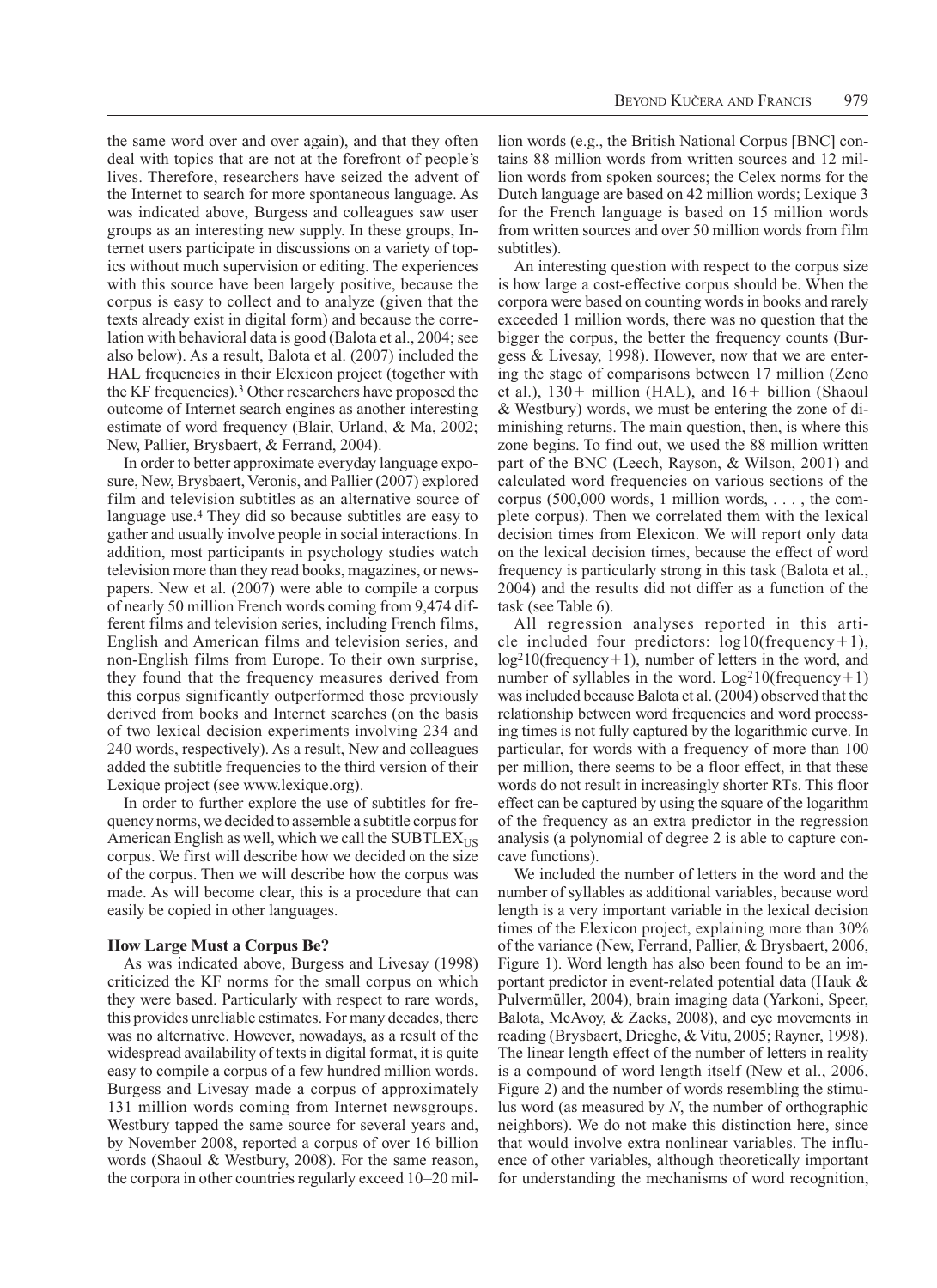| <b>Table 2</b><br>Percentage of Variance Accounted for in the Elexicon<br><b>Lexical Decision Times by Various Portions of the</b><br>British National Corpus ( $N = 31,201$ ) |           |  |  |  |  |  |
|--------------------------------------------------------------------------------------------------------------------------------------------------------------------------------|-----------|--|--|--|--|--|
| <b>Size</b><br>(Million Words)                                                                                                                                                 | $R^2$ (%) |  |  |  |  |  |
| 0.5                                                                                                                                                                            | 48.7      |  |  |  |  |  |
|                                                                                                                                                                                | 513       |  |  |  |  |  |
| $\mathfrak{D}$                                                                                                                                                                 | 53.3      |  |  |  |  |  |
| 4                                                                                                                                                                              | 55.1      |  |  |  |  |  |
| 8                                                                                                                                                                              | 55.9      |  |  |  |  |  |
| 16                                                                                                                                                                             | 56.4      |  |  |  |  |  |
| 32                                                                                                                                                                             | 56.1      |  |  |  |  |  |
| 88                                                                                                                                                                             | 56.1      |  |  |  |  |  |

will not be addressed in this article either, since, together, they account for, at most, 10% additional variance (see, e.g., Baayen, Feldman, & Schreuder, 2006; Cortese & Khanna, 2007) and require different, more in-depth analyses, which would distract us from the core issue.

Since the Elexicon includes all types of words, we made a selection similar to the one used by New et al. (2006). In particular, we excluded abbreviations, names and adjectives that, according to Elexicon, start with a capital (e.g., *American*), and words that had a lexical decision task (LDT) accuracy lower than 67% (i.e., words that were rejected by more than a third of the participants). This resulted in a total of 31,201 usable word stimuli. Table 2 shows the results of the analyses for the various corpus sizes (percentages of variance accounted for by the regression analysis). From this table, we can see that the gain to be made levels off at a corpus size of 16 million words. This is rather small.

To test Burgess and Livesay's (1998) hypothesis that the optimal corpus size depends on the frequency of the words one is interested in, we made a distinction between high-frequency words (frequency  $> 20$  per million;  $N =$ 3,754) and low-frequency words (frequency  $\leq 10$  per million;  $N = 27,572$ ). Table 3 shows the results.

From Table 3, we can conclude that the optimal corpus size indeed depends on the frequency of the words one is interested in: Whereas frequency counts for highfrequency words reach a stable level at a corpus size of

| Table 3                                                       |
|---------------------------------------------------------------|
| Percentage of Variance Accounted for in High-Frequency (HF)   |
| and Low-Frequency (LF) Words of the Elexicon Lexical Decision |
| Times by Various Portions of the British National Corpus      |

| Size<br>(Million Words) | HF $R^2$ (%) | LF $R^2$ (%) |
|-------------------------|--------------|--------------|
| 0.5                     | 50.3         | 38.2         |
|                         | 51.3         | 40.8         |
| 2                       | 51.1         | 43.1         |
| 4                       | 51.3         | 45.4         |
| 8                       | 51.6         | 46.7         |
| 16                      | 51.3         | 47.6         |
| 32                      | 51.1         | 47.7         |
| 88                      | 51.2         | 48.0         |

Note— $N = 3,754$  and 27,572 for high- and low-frequency words, respectively. HF words had a frequency of  $>$ 20 per million; LF words had a frequency of  $<$ 10 per million.

1 million, low-frequency words seem to require a corpus size of at least 16 million words for reliable estimates. The lower the word frequency, the larger the corpus must be. At the same time, little gain seems to be made beyond 30 million words, which is in agreement with Balota et al.'s (2004) observation that the Zeno frequencies (based on 17 million words) were not inferior to the HAL frequencies (based on  $130+$  million words).<sup>5</sup> Similarly, we observed that the percentages of variance explained by the Westbury corpus when it had 7.8 billion words were slightly lower than the percentages explained by the HAL corpus of  $130+$  million words.

The basic message from our analyses, therefore, is that for most practical purposes, a corpus of 16–30 million words suffices for reliable word frequency norms. In particular, there is no evidence that a corpus of 3 billion words is much better than a corpus of 30 million words. For these sizes, it becomes more important to know where the words of the corpus came from.

# Assembling the SUBTLEX<sub>US</sub> Corpus

Subtitles were downloaded from the Web site www .opensubtitles.org. This Web site allows users to select films and television series on the basis of various criteria, such as the year of production, the language of the movie, and the country of origin.

We started by downloading files from different sources:<sup>6</sup> U.S. films from 1900–1990 (2,046 files); U.S. films from 1990–2007 (3,218 files); and U.S. television series (4,575 files).

Once the files were downloaded, they needed to be cleaned for optical character recognition (OCR) errors, because most subtitle files were obtained by scanning them from DVDs with an OCR system. We rejected all files with more than 2.5% type errors according to the spelling checker Aspell. In the end, 8,388 films and television episodes were retained, with a total of 51.0 million words (16.1 million from television series, 14.3 million from films before 1990, and 20.6 million from films after 1990). For some programs, the subtitles were limited to a short fragment (the shortest file contained only 84 words). We included them, since we saw no good reason to use the length of the fragment as a selection criterion.

## **How Well Do the Different Frequency Norms Predict Lexical Decision Times?**

As was indicated above, the best way to validate frequency counts is to see how well they predict human processing latencies. Burgess and Livesay (1998) and New et al. (2007) did this for samples of 240 words; Zevin and Seidenberg (2002) and Balota et al. (2004) did it for  $2,400+$  monosyllabic words. However, the collection of LDTs for over 40,000 words in the Elexicon project makes it possible to validate the frequency norms on a sample that encompasses most of the generally known words in English. For each word, we used six frequencies: KF (based on 1 million words; Kučera & Francis, 1967); Celex (based on 17.9 million words; Baayen et al., 1993); HAL (based on  $130+$  million words; Burgess & Livesay,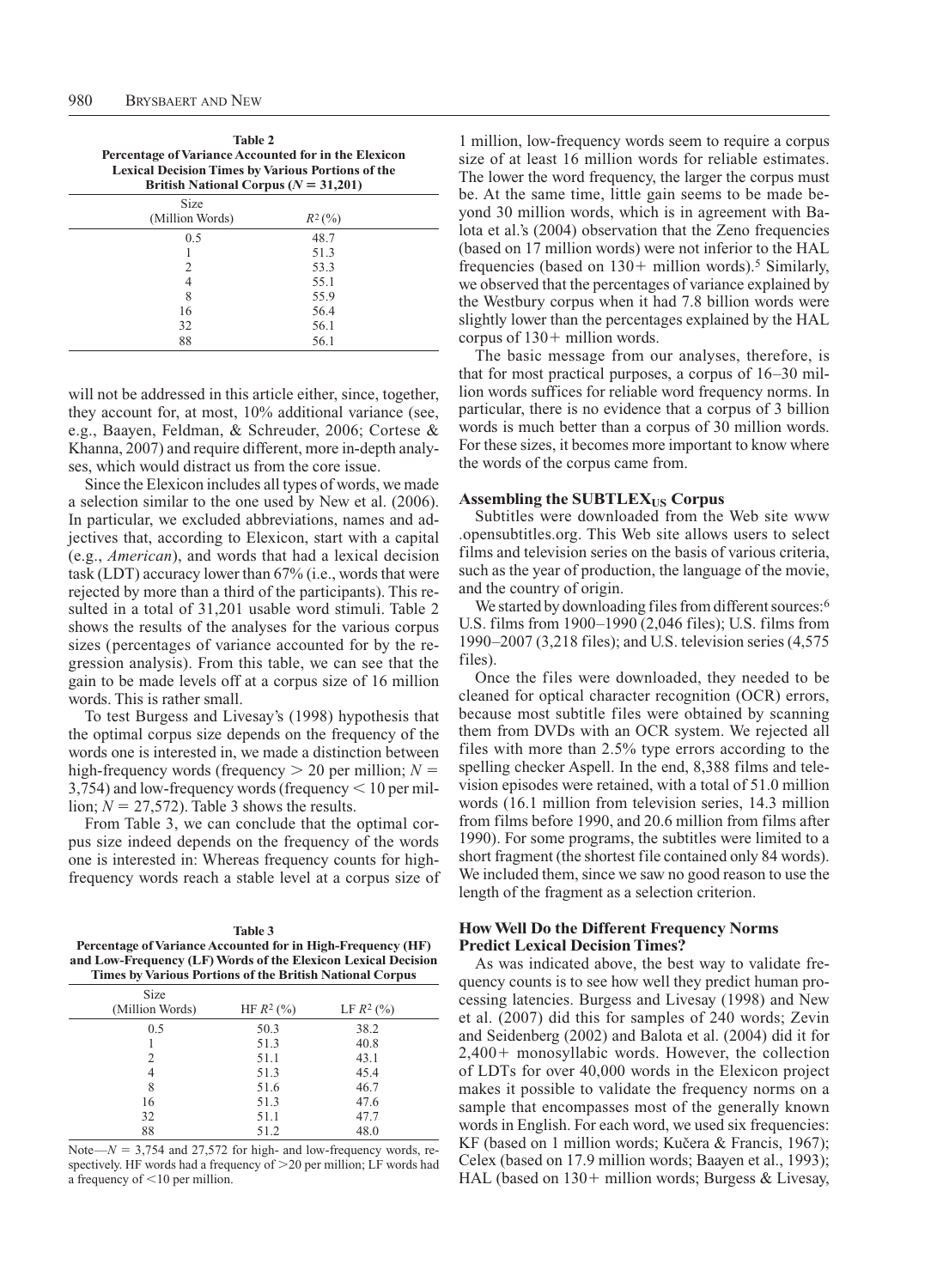| Table 4                                                                                           |
|---------------------------------------------------------------------------------------------------|
| Percentages of Variance Explained in the Elexicon Accuracy (Acc) Rates and Lexical Decision Times |
| by the Different Frequency Norms (Polynomials of Degree 2)                                        |

|                    |                                     |                                 |                                  | $\sim$                          |                                |                                 |
|--------------------|-------------------------------------|---------------------------------|----------------------------------|---------------------------------|--------------------------------|---------------------------------|
| Measure            | $Acc_{all words}$<br>$(N = 37,059)$ | $Acc_{Nsv1=1}$<br>$(N = 5,766)$ | $Acc_{Nsv1=2}$<br>$(N = 14,306)$ | $RTall$ words<br>$(N = 31,201)$ | $RT_{Nsvl=1}$<br>$(N = 5,042)$ | $RT_{Nsv1=2}$<br>$(N = 12,039)$ |
| ΚF                 | 19.6                                | 28.6                            | 19.1                             | 57.7                            | 38.9                           | 32.8                            |
| Celex              | 25.2                                | 36.1                            | 25.8                             | 60.6                            | 41.1                           | 37.6                            |
| HAL                | 31.1                                | 38.2                            | 32.1                             | 63.4                            | 44.5                           | 43.9                            |
| Zeno               | 31.6                                | 41.9                            | 31.6                             | 62.9                            | 43.9                           | 42.2                            |
| <b>BNC</b>         | 25.6                                | 36.3                            | 25.0                             | 60.3                            | 41.2                           | 37.5                            |
| <b>SUBTL</b>       | 30.1                                | 40.7                            | 33.6                             | 62.3                            | 45.2                           | 43.5                            |
| HAL + SUBTL + Zeno | 33.7                                | 45.5                            | 35.8                             | 64.1                            | 47.7                           | 45.9                            |
|                    |                                     |                                 |                                  |                                 |                                |                                 |

Note—Other variables included in the regression were word length in number of letters and in number of syllables, if applicable; LDTs were calculated on the *z* scores of the Elexicon project for words with an accuracy >.66. KF, Kučera and Francis (1967); BNC, British National Corpus.

1998); BNC written (based on 88 million words; Leech et al., 2001); Zeno (based on 17 million words; Zeno et al., 1995); and SUBTL (based on 51 million words from American subtitles; the present article).

We opted for BNC, rather than MetaMetrics, because it is freely available on the Internet and it allowed us to look at the importance of differences in spelling and word use between British and American English. If a word did not have an entry in one of the corpora, it was given a frequency of 0. As in the analysis above, abbreviations and words starting with a capital in Elexicon were excluded.

In addition to the full set of words, we also calculated the percentages of variance explained for the monosyllabic and the bisyllabic words. Psycholinguists have a special relationship with these words, because the vast majority of experiments and computational models of visual word recognition thus far have been based on monosyllabic words and are currently being extended to bisyllabic stimuli. Therefore, it is important to know how well the frequency measures are doing for these words.

We based the regression analyses of the RTs on the *z* scores of the participants. These were calculated by subtracting the mean of each participant from their raw RT and dividing the remainder by the participant's standard deviation. In this way, individual differences in overall speed and variation were partialed out. Regression on *z* scores resulted in extra variance accounted for, relative to regression on the raw RTs or on the log of the RTs (see Table 7).

Table 4 lists the results. For each corpus, the table shows the percentage of variance explained by  $log 10$ (freq+1),  $log<sup>2</sup>10$ (freq + 1), number of letters in the word, and number of syllables in the word.

There are several noteworthy findings in Table 4. First, the bad performance of KF mentioned by Burgess and Livesay (1998), Zevin and Seidenberg (2002), and Balota et al. (2004) is replicated for the entire Elexicon project. This is a sad finding, given that so much research in American English still is based on this frequency norm (Table 1).7

Second, Celex and the BNC seem to be less good than the top three. A likely explanation for the performance of the BNC is the influence of differences in orthography and word use between American and British English. If authors want to use an English corpus for American experiments (or vice versa), they should be very careful about differences in spelling and the implications this may have for their stimulus selection. The most likely reason for the poor performance of Celex is the age and the representativeness of the texts on which it is based (this was the COBUILD corpus assembled by linguists before the advent of the Internet). The Celex norms particularly perform suboptimally at predicting whether letter strings will be perceived as existing words or not (i.e., the accuracy rates). Note that, for many words, Celex provides both British and American spellings; where provided, we used the American.

The third important observation is that the three big American corpora (HAL, Zeno,  $SUBTLEX<sub>US</sub>$ ) overall have quite similar performance but do not yet seem to have depleted the full potential, given that a combination of the three sources still accounts for some 2%–4% of extra variance (last line of Table 4; see Table 11 for one of the reasons). Further scrutiny of the data revealed that HAL is doing particularly well for long words (Table 5). The most likely reason for this superiority is that long words tend to be avoided in subtitles and children's books. SUBTLE $X_{\text{US}}$ does particularly well for short words.

To further examine how well the three corpora do with respect to words frequently used in psycholinguistic research, we looked at the percentages of variance accounted for in the studies of Balota et al. (2004; see also Cortese &

**Table 5 Proportions of Variance Explained by HAL and SUBTLEX for Words of Different Lengths**

| Word   |     |                |  |
|--------|-----|----------------|--|
| Length | HAL | <b>SUBTLEX</b> |  |
| 3      | .38 | .51            |  |
|        | .47 | .53            |  |
| 5      | .47 | .49            |  |
| 6      | .47 | .47            |  |
|        | .45 | .44            |  |
| 8      | .44 | .42            |  |
| 9      | .42 | .38            |  |
| 10     | .41 | .36            |  |
| 11     | .40 | .35            |  |
| 12     | .39 | .33            |  |
| 13     | .39 | .30            |  |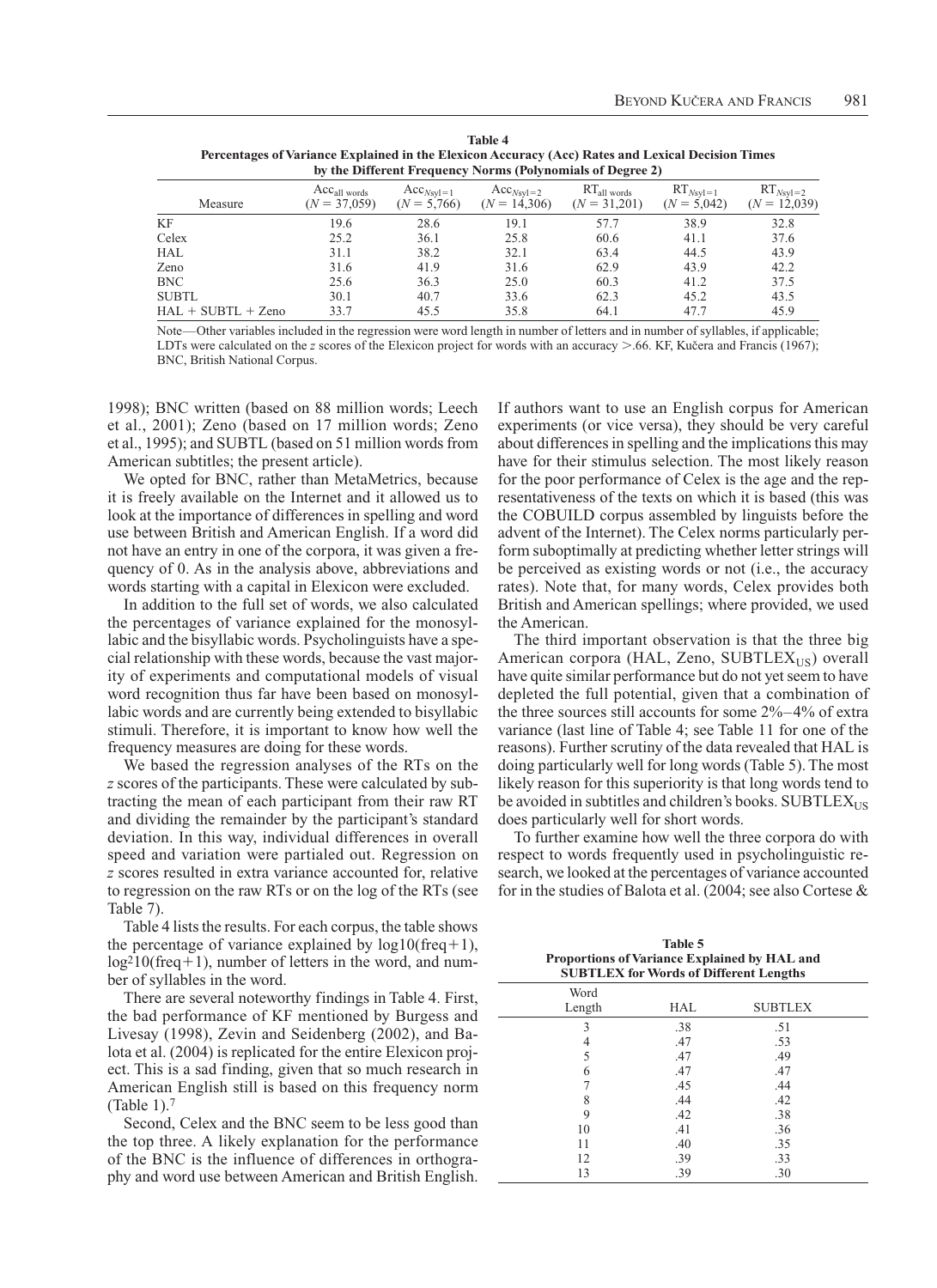**Table 6 Percentages of Variance Explained by the Various Frequency Counts in the Lexical Decision Task Accuracy (Acc) Data Reported by Balota, Cortese, Sergent-Marshall, Spieler, and Yap (2004) and the Elexicon Project (Balota et al., 2007)**

|              |                      |             | ,                   |  |
|--------------|----------------------|-------------|---------------------|--|
| Measure      | Acc <sub>young</sub> | $Acc_{old}$ | Acc <sub>Elex</sub> |  |
| KF           | 18.0                 | 7.0         | 22.5                |  |
| Spoken       | 16.8                 | 5.5         | 23.0                |  |
| Celex        | 24.2                 | 10.4        | 26.0                |  |
| HAL          | 24.7                 | 8.2         | 31.3                |  |
| Zeno         | 25.5                 | 10.7        | 29.8                |  |
| <b>BNC</b>   | 22.8                 | 9.0         | 25.4                |  |
| <b>SUBTL</b> | 27.7                 | 12.4        | 38.3                |  |
|              |                      |             |                     |  |

Note—Multiple regression analysis involved log(freq+1), log<sup>2</sup>(freq+1), and word length in number of letters. All stimuli were monosyllabic  $(N =$ 2,406). KF, Kučera and Francis (1967); BNC, British National Corpus.

Khanna, 2007). These studies involved naming and lexical decision for 2,406 monosyllabic words with frequencies of more than 1 per million. There were separate groups of young and old adults doing these tasks.

Table 6 first gives the results of the accuracy data in the LDT. For comparison purposes, the data from Elexicon (obtained with young adults) on the same words are included as well. In addition to the frequency measures discussed above, Table 6 also includes recently published frequency norms of spoken American English based on the Michigan Spoken corpus (Pastizzo & Carbone, 2007). These norms are based on a corpus including 1.6 million words obtained from 152 transcriptions of lectures, meetings, advisement sessions, public addresses, and other educational conversations recorded at the University of Michigan.

Table 6 further illustrates the inferior performance of the KF measure. It also illustrates the rather low fit of Celex for data obtained with students (it does better with older participants). Because of its small corpus size, the spoken frequency measures also perform less well. Of the three remaining contenders, there is a clear advantage for the SUBTL frequencies, confirming New et al.'s (2007) initial observations in French (note, however, that the amount of data here is much larger than the small samples used by New et al., 2007).

Table 7 presents the same information for the RT data. For illustration purposes, we here include the data for both the raw lexical decision times of the Elexicon project and the *z* scores. As can be seen, the percentage of variance accounted for is substantially higher for the *z* scores than for the LDTs, because individual differences in RTs have been partialed out. As in Table 6, there is a clear gradation in performance. The two small corpora (KF and Spoken) perform significantly worse; SUBTLEX does consistently better. As is shown in Table 4, Celex does better for RT data of known words than for accuracy data. The differences between the corpora are smaller for naming times than for lexical decision times, in line with the observation that the impact of word frequency is much smaller in word naming than in the LDT (Balota et al., 2004; Cortese & Khanna, 2007). However, the pattern of results remains the same.

## **Are Lemma Frequencies Better Than Word Form Frequencies?**

In the analyses thus far, we used the simple word form (WF) frequencies. These are the frequencies of the words as they appear in the corpus. For instance, there are 18,081 occurrences of the word  $play$  in SUBTLEX<sub>US</sub>, 1,521 of the word *plays*, 2,870 of the word *played*, and 7,515 of the word *playing*. However, these words all refer to the same base word, *play*, which can be a noun or a verb. Is it better to combine these frequencies or to leave them as they are?

The "American" solution has been to work with the WF frequencies as observed in the corpus (also called *surface frequency*). This is true for HAL, Zeno, and KF (although Francis & Kučera, in 1982, published a list with lemma frequencies). In Europe, more importance has been attached to lemma frequency. The lemma frequency is the sum of the frequencies of all the inflected forms of a particular noun, verb, or adjective. For instance, the lemma frequency of the noun *dog* is the sum of the frequencies of its inflected forms *dog* and *dogs*. The lemma frequency of the verb *to beg* is the sum of the frequencies of its inflected forms *beg*, *begs*, *begged*, and *begging*.

The idea behind the use of lemma frequencies is that processing times of inflected forms profit from each other, so that the total number of encounters with *to play* is the summed frequency of *play*<sub>verb</sub>, *plays*<sub>verb</sub>, *played*<sub>verb</sub>, and *playing*<sub>verb</sub>. Such a view is particularly appealing within theories that postulate a process of morphological

**Table 7 Percentages of Variance Explained in the Reaction Time Data Reported by Balota, Cortese, Sergent-Marshall, Spieler, and Yap (2004) and Balota et al. (2007)** 

|              |                      |             |                     |             | $R^2$ (%)            |             |                  |             |
|--------------|----------------------|-------------|---------------------|-------------|----------------------|-------------|------------------|-------------|
| Measure      | $LDT_{\text{young}}$ | $LDT_{old}$ | LDT <sub>Elex</sub> | $Z$ LDTElex | NMG <sub>young</sub> | $NMG_{old}$ | $\rm NMG_{Elex}$ | $Z$ NMGElex |
| KF           | 31.8                 | 23.8        | 32.1                | 38.0        | 20.0                 | 21.5        | 22.7             | 23.9        |
| Spoken       | 31.1                 | 19.9        | 31.9                | 38.5        | 19.7                 | 20.6        | 23.0             | 24.4        |
| Celex        | 37.0                 | 28.4        | 33.8                | 40.8        | 20.0                 | 21.3        | 22.3             | 23.9        |
| HAL          | 36.7                 | 24.2        | 37.7                | 45.6        | 20.5                 | 21.9        | 23.9             | 25.3        |
| Zeno         | 38.8                 | 30.1        | 35.6                | 43.3        | 20.5                 | 22.2        | 23.5             | 24.7        |
| <b>BNC</b>   | 34.8                 | 26.8        | 34.4                | 41.2        | 19.7                 | 21.5        | 22.8             | 24.0        |
| <b>SUBTL</b> | 42.2                 | 29.3        | 40.1                | 48.6        | 21.0                 | 22.9        | 24.1             | 25.2        |

Note—Multiple regression analysis involving  $log(freq + 1)$ ,  $log<sup>2</sup>(freq + 1)$ , and word length in number of letters. All stimuli were monosyllabic  $(N = 2,406)$ . LDT, lexical decision task; NMG, word naming; KF, Kučera and Francis (1967); BNC, British National Corpus.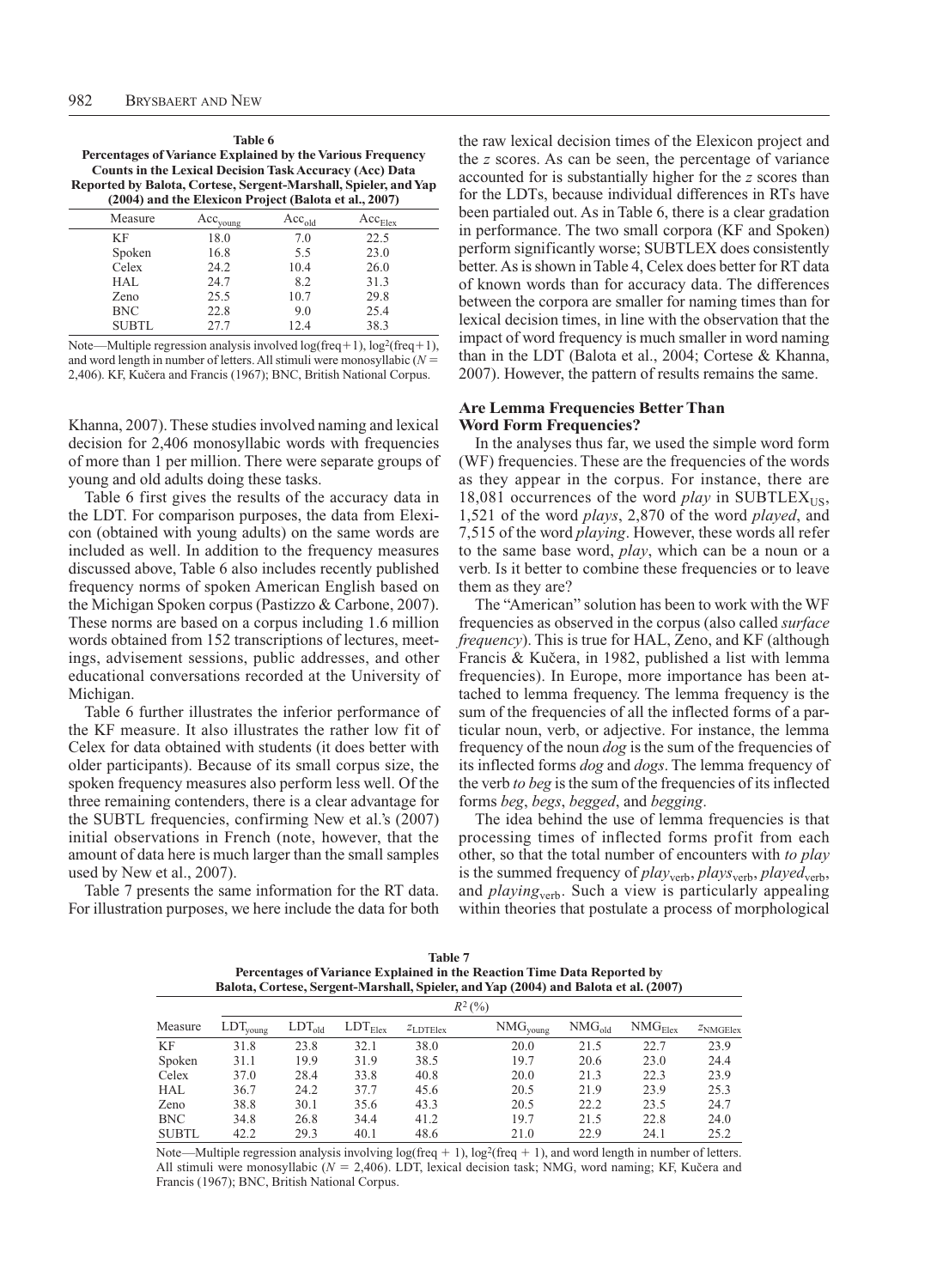decomposition for the recognition of inflected words (e.g., Clahsen, 1999; Rastle, Davis, & New, 2004; Taft, 2004). According to these theories, the word *played* is recognized by decomposing it into its morphemes  $play + -ed$ . Lemma frequencies are much less important in theories that postulate separate lexical entries for all morphologically complex words, except for the ones with a very low frequency (e.g., Caramazza, Laudanna, & Romani, 1988). In between are the many dual-route theories that see the processing of morphologically complex words as the result of an interaction between decomposition and wholeword lookup (e.g., Baayen, Dijkstra, & Schreuder, 1997; New, Brysbaert, Segui, Ferrand, & Rastle, 2004).

The first corpus to really promote lemma frequencies was Celex (Baayen et al., 1993). To calculate these frequencies, the corpus had to be parsed so that words were tagged for their syntactic role within the text. This was done semiautomatically with a manual cross-check on selected samples. Nowadays, automatic taggers provide a more acceptable outcome than do the semiautomatic parsers of the late 1980s in a fraction of the time. As a result, the BNC project also gives lemma frequencies in addition to surface frequencies (Leech et al., 2001).

To find out whether lemma frequencies explain lexical decision times better than do WF frequencies (and hence, whether we could further improve the SUBTL norms by tagging the corpus), we compared both types of frequencies for the Celex and the BNC. A problem we rapidly encountered, however, was that lemma frequency can be defined in several ways, depending on the theory of word recognition one adheres to. The lemma frequency can be the sum of the lemma frequencies of the different syntactic roles (e.g., *play* as a verb and as a noun, in line with what is done for the WF frequencies). However, the lemma frequency could also be the highest lemma frequency (e.g.,

that of the verb in the case of *play*). Furthermore, the lemma frequency can be given to all possible inflections of the base word ( *play*, *plays*, *played*, *playing*) or to the base word only ( *play*). Finally, there is the question of what to do with irregular forms (*men*, *ate*, *worse*): Should they be included in the lemma frequency or kept separately?

To make sure that we gave lemma frequencies each and every opportunity, we ran tens of analyses with different definitions.8 The overall finding, however, was always the same: Whereas it is possible under some circumstances to account for 1%–2% more extra variance with lemma frequencies than with WF frequencies when the analysis is limited to  $log(freq + 1)$  and  $log<sup>2</sup>(freq + 1)$ , as soon as word length (number of letters and number of syllables) is added, most of the advantage is lost, because lemma frequencies are correlated more with word length than with WF frequencies (this is particularly the case when only the uninflected forms are given the lemma frequency; e.g., *play*, but not *plays*, *played*, or *playing*).

Table 8 shows some illustrative examples for Celex. As in the previous analyses, they are based on the Elexicon and the Balota et al. (2004) data. Lemma frequency was defined as the summed lemma frequencies of all the syntactic roles a word can have (e.g., *play* both as a verb and as a noun) and used for all the inflections (i.e., *play*, *plays*, and *played* got the same lemma frequency).<sup>9</sup> The correlation between log WF frequency and log lemma frequency thus defined was .92 for the words of Elexicon project and .95 for the words of Balota et al. (2004). The data are shown for regressions that included frequency only and regressions that included both frequency and word length.

As can be seen in Table 8, the use of lemma frequencies does not seem to result in a marked improvement of the fit for American English, certainly not when word length is included in the regression analysis. This is surprising,

| .<br>۰.<br>۰. |  |
|---------------|--|
|---------------|--|

**A Comparison of the Variance Explained by CELEX Word Form (WF) Frequencies and Lemma Frequencies for Performance in the Experiments Reported in the Elexicon Project (***z* **Scores) and Balota, Cortese, Sergent-Marshall, Spieler, and Yap (2004), When Word Length (Number of Letters and Number of Syllables If Applicable) Was Included and When It Was Not Included**

|                           | <b>Elexicon</b>                     |                                 |                                  |                                        |                                |                                 |  |
|---------------------------|-------------------------------------|---------------------------------|----------------------------------|----------------------------------------|--------------------------------|---------------------------------|--|
|                           | $Acc_{all words}$<br>$(N = 37,059)$ | $Acc_{Nsyl=1}$<br>$(N = 5,766)$ | $Acc_{Nsyl=2}$<br>$(N = 14,306)$ | $RT_{\rm all~words}$<br>$(N = 31,201)$ | $RT_{Nsvl=1}$<br>$(N = 5,042)$ | $RT_{Nsv1=2}$<br>$(N = 12,039)$ |  |
| Frequency                 |                                     |                                 |                                  |                                        |                                |                                 |  |
| Celex WF                  | 21.3                                | 33.9                            | 21.4                             | 36.2                                   | 39.4                           | 34.6                            |  |
|                           |                                     |                                 |                                  |                                        |                                |                                 |  |
| Celex lemma               | 21.9                                | 36.6                            | 21.3                             | 37.9                                   | 37.1                           | 32.4                            |  |
| $Frequency + word length$ |                                     |                                 |                                  |                                        |                                |                                 |  |
| Celex WF                  | 25.2                                | 36.1                            | 25.8                             | 60.7                                   | 41.1                           | 37.6                            |  |
| Celex lemma               | 25.8                                | 37.9                            | 25.4                             | 60.2                                   | 40.0                           | 35.9                            |  |
|                           | <b>Balota et al.</b> $(N = 2,406)$  |                                 |                                  |                                        |                                |                                 |  |
|                           | Acc <sub>young</sub>                | $Acc_{old}$                     | $LDT_{\text{voung}}$             | $LDT_{old}$                            | $NMG_{\text{young}}$           | $NMG_{old}$                     |  |
| Frequency                 |                                     |                                 |                                  |                                        |                                |                                 |  |
| Celex WF                  | 23.9                                | 10.3                            | 36.9                             | 27.9                                   | 6.4                            | 9.8                             |  |
| Celex lemma               | 25.3                                | 10.1                            | 36.5                             | 27.3                                   | 6.2                            | 9.2                             |  |
| $Frequency + word length$ |                                     |                                 |                                  |                                        |                                |                                 |  |
| Celex WF                  | 24.2                                | 10.4                            | 37.0                             | 28.4                                   | 20.0                           | 21.3                            |  |
| Celex lemma               | 25.5                                | 10.3                            | 36.7                             | 28.0                                   | 20.0                           | 21.2                            |  |

Note—Acc, accuracy; RT, reaction time; LDT, lexical decision task; NMG, word naming.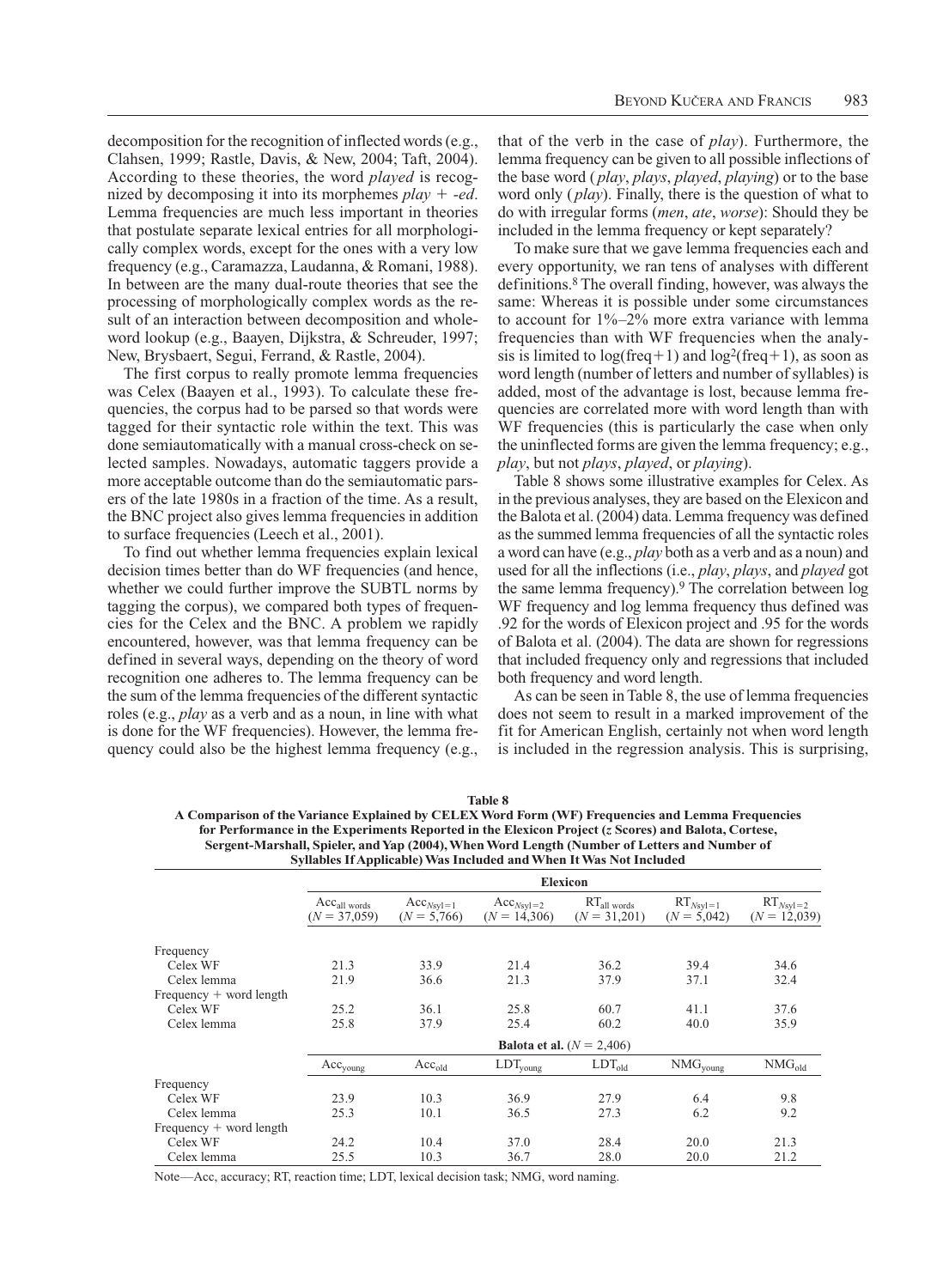| Balota, Cortese, Sergent-Marshall, Spieler, and Yap (2004; see Tables 5 and 6) |                                     |                                 |                                  |                                    |                                |                                 |  |  |  |
|--------------------------------------------------------------------------------|-------------------------------------|---------------------------------|----------------------------------|------------------------------------|--------------------------------|---------------------------------|--|--|--|
|                                                                                |                                     | Elexicon                        |                                  |                                    |                                |                                 |  |  |  |
|                                                                                | $Acc_{all words}$<br>$(N = 37,059)$ | $Acc_{Nsyl=1}$<br>$(N = 5,766)$ | $Acc_{Nsyl=2}$<br>$(N = 14,306)$ | $RT_{all words}$<br>$(N = 31,201)$ | $RT_{Nsyl=1}$<br>$(N = 5,042)$ | $RT_{Nsyl=2}$<br>$(N = 12,039)$ |  |  |  |
| Frequency                                                                      |                                     |                                 |                                  |                                    |                                |                                 |  |  |  |
| $SUBTL_{WF}$                                                                   | 22.0                                | 32.9                            | 26.4                             | 49.2                               | 45.2                           | 42.5                            |  |  |  |
| SUBTL <sub>CD</sub>                                                            | 23.4                                | 36.8                            | 28.0                             | 49.5                               | 46.8                           | 43.6                            |  |  |  |
| $Frequency + word length$                                                      |                                     |                                 |                                  |                                    |                                |                                 |  |  |  |
| $SUBTL_{WF}$                                                                   | 30.1                                | 40.7                            | 33.6                             | 62.3                               | 45.2                           | 43.5                            |  |  |  |
| SUBTL <sub>CD</sub>                                                            | 31.3                                | 44.0                            | 34.9                             | 62.9                               | 46.8                           | 44.6                            |  |  |  |
|                                                                                | <b>Balota et al.</b> $(N = 2,406)$  |                                 |                                  |                                    |                                |                                 |  |  |  |
|                                                                                | Acc <sub>young</sub>                | $Acc_{old}$                     | $LDT_{young}$                    | $LDT_{old}$                        | $NMG_{\text{young}}$           | $\mathrm{NMG}_{\mathrm{old}}$   |  |  |  |
| Frequency                                                                      |                                     |                                 |                                  |                                    |                                |                                 |  |  |  |
| <b>SUBTL</b> <sub>WF</sub>                                                     | 26.4                                | 12.1                            | 42.1                             | 29.5                               | 9.7                            | 13.6                            |  |  |  |
| SUBTL <sub>CD</sub>                                                            | 29.3                                | 13.9                            | 44.2                             | 31.0                               | 9.4                            | 13.3                            |  |  |  |
| Frequency $+$ word length                                                      |                                     |                                 |                                  |                                    |                                |                                 |  |  |  |
| <b>SUBTL</b> <sub>WF</sub>                                                     | 27.7                                | 12.5                            | 42.3                             | 29.6                               | 21.1                           | 22.8                            |  |  |  |
| $\textsc{SUBTL}_{\textsc{CD}}$                                                 | 30.6                                | 14.3                            | 44.3                             | 31.1                               | 21.2                           | 23.0                            |  |  |  |

| Table 9                                                                                              |
|------------------------------------------------------------------------------------------------------|
| Percentages of Variance Accounted for by the Word Frequency SUBTL Index and the                      |
| Contextual Diversity SUBTL Index for the Elexicon Project and the Monosyllabic Words Investigated by |
| Balota, Cortese, Sergent-Marshall, Spieler, and Yap (2004; see Tables 5 and 6)                       |

Note—Acc, accuracy; RT, reaction time; LDT, lexical decision task; NMG, word naming; WF, word form frequency; CD, contextual diversity.

because there is empirical evidence that the frequencies of regular plural nouns affect the lexical decision times to the singular form: Participants are faster to accept singular nouns with high-frequency plurals (e.g., *acre*, *boot*, *critic*) than matched nouns with low-frequency plurals (e.g., *aunt*, *earl*, *flint*; Baayen et al., 1997; New, Brysbaert, et al., 2004). However, our analyses with the entire Elexicon suggest that, for most practical purposes, lemma frequencies in English are not more informative than WF frequencies. This also seems to be the conclusion reached by Baayen in his most recent articles (e.g., Baayen et al., 2006; Baayen, Wurm, & Aycock, 2007). In these articles, Baayen makes use of the Celex WF frequencies and adds

extra variables to capture the morphological richness of a word, such as the word family size or informationtheoretical measures of morphological complexity.

## **Is Contextual Diversity Better Than WF Frequency?**

Another variable that has been proposed as an alternative to WF frequency is the contextual diversity (CD) of a word (Adelman, Brown, & Quesada, 2006). This variable refers to the number of passages (documents) in a corpus containing the word. So, rather than calculating how often a word appeared in the BNC, Adelman et al. measured how many of the 3,144 text samples in the corpus contained the

**Table 10 Percentages of Variance Accounted for When the Word Form (WF) Frequency and Contextual Diversity (CD) Measures Are Based on All the Occurrences of the Words or Only on the Occurrences of the Words Starting With a Lowercase Letter, Separately for the Elexicon Project and the Monosyllabic Words Investigated by Balota, Cortese, Sergent-Marshall, Spieler, and Yap (2004; see Tables 5 and 6)**

|                                       |                                     | Elexicon                           |                                  |                                           |                                |                                 |  |
|---------------------------------------|-------------------------------------|------------------------------------|----------------------------------|-------------------------------------------|--------------------------------|---------------------------------|--|
|                                       | $Acc_{all words}$<br>$(N = 37,059)$ | $Acc_{Nsyl=1}$<br>$(N = 5,766)$    | $Acc_{Nsv1=2}$<br>$(N = 14,306)$ | RT <sub>all words</sub><br>$(N = 31,201)$ | $RT_{Nsyl=1}$<br>$(N = 5,042)$ | $RT_{Nsyl=2}$<br>$(N = 12,039)$ |  |
| $Frequency + word length$             |                                     |                                    |                                  |                                           |                                |                                 |  |
| $SUBTL_{WF}$                          | 30.1                                | 40.7                               | 33.6                             | 62.3                                      | 45.2                           | 43.5                            |  |
| SUBTL <sub>CD</sub>                   | 31.3                                | 44.0                               | 34.9                             | 62.9                                      | 46.8                           | 44.6                            |  |
| $Frequency_{lowercase} + word length$ |                                     |                                    |                                  |                                           |                                |                                 |  |
| $SUBTL_{WF}$                          | 31.1                                | 44.2                               | 34.5                             | 62.7                                      | 47.5                           | 44.0                            |  |
| SUBTL <sub>CD</sub>                   | 31.8                                | 46.1                               | 35.2                             | 63.0                                      | 47.8                           | 44.4                            |  |
|                                       |                                     | <b>Balota et al.</b> $(N = 2,406)$ |                                  |                                           |                                |                                 |  |
|                                       | Acc <sub>young</sub>                | $Acc_{old}$                        | $LDT_{young}$                    | $LDT_{old}$                               | $NMG_{\text{young}}$           | $\mathrm{NMG}_{\mathrm{old}}$   |  |
| $Frequency + word length$             |                                     |                                    |                                  |                                           |                                |                                 |  |
| <b>SUBTL</b> <sub>WF</sub>            | 27.7                                | 12.5                               | 42.3                             | 29.6                                      | 21.1                           | 22.8                            |  |
| SUBTL <sub>CD</sub>                   | 30.6                                | 14.3                               | 44.3                             | 31.1                                      | 21.2                           | 23.0                            |  |
| $Frequency_{lowercase} + word length$ |                                     |                                    |                                  |                                           |                                |                                 |  |
| $SUBTL_{WF}$                          | 31.0                                | 14.3                               | 45.3                             | 32.1                                      | 20.9                           | 22.8                            |  |
| $\textsc{SUBTL}_{\textsc{CD}}$        | 32.0                                | 15.3                               | 45.5                             | 32.1                                      | 21.0                           | 22.9                            |  |

Note—Acc, accuracy; RT, reaction time; LDT, lexical decision task; NMG, word naming.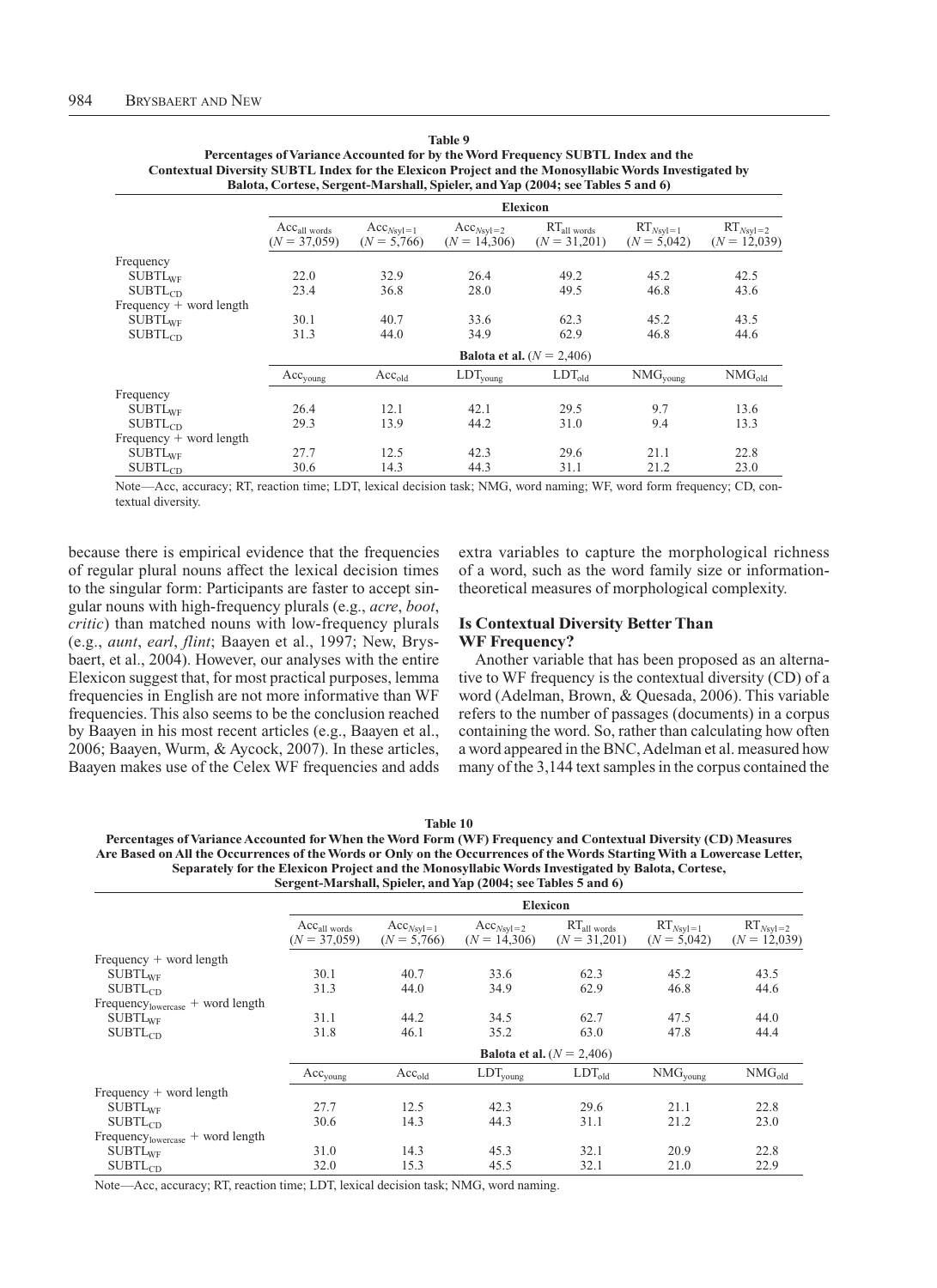| Percentages of Variance Accounted for by the Different Frequency Measures for the Elexicon Project<br>When the Analyses Are Limited to the Words That More Often Start With a Lowercase Letter Than<br>With an Uppercase Letter (RT Analyses Limited to Words With an Accuracy Level $> 0.66$ ) |                                      |                                 |                                  |                              |                                 |                                 |
|-------------------------------------------------------------------------------------------------------------------------------------------------------------------------------------------------------------------------------------------------------------------------------------------------|--------------------------------------|---------------------------------|----------------------------------|------------------------------|---------------------------------|---------------------------------|
| Measure                                                                                                                                                                                                                                                                                         | Acc <sub>all</sub><br>$(N = 31,246)$ | $Acc_{Nsv1=1}$<br>$(N = 5,281)$ | $Acc_{Nsv1=2}$<br>$(N = 12,439)$ | $RT_{all}$<br>$(N = 27,350)$ | $RT_{Nsyl=1}$<br>$(N = 4, 721)$ | $RT_{Nsyl=2}$<br>$(N = 10,840)$ |
| HAL                                                                                                                                                                                                                                                                                             | 29.5                                 | 38.3                            | 30.0                             | 59.1                         | 46.4                            | 42.1                            |
| Zeno                                                                                                                                                                                                                                                                                            | 30.2                                 | 40.6                            | 29.9                             | 58.5                         | 44.4                            | 40.7                            |
| <b>SUBTLWF</b>                                                                                                                                                                                                                                                                                  | 28.6                                 | 40.7                            | 31.5                             | 58.1                         | 47.4                            | 42.2                            |
| $SUBTL_{WFlow}$                                                                                                                                                                                                                                                                                 | 28.9                                 | 41.3                            | 31.8                             | 58.3                         | 47.6                            | 42.4                            |
| $SUBTL_{CD}$                                                                                                                                                                                                                                                                                    | 29.7                                 | 43.2                            | 32.7                             | 58.7                         | 47.8                            | 42.9                            |
| $SUBTL_{CDlow}$                                                                                                                                                                                                                                                                                 | 30.0                                 | 43.6                            | 32.8                             | 58.7                         | 47.8                            | 42.9                            |
| $Hal + Zeno + SUBTL$                                                                                                                                                                                                                                                                            | 31.1                                 | 40.4                            | 31.8                             | 60.0                         | 47.8                            | 43.6                            |

| Table 11                                                                                           |
|----------------------------------------------------------------------------------------------------|
| Percentages of Variance Accounted for by the Different Frequency Measures for the Elexicon Project |
| When the Analyses Are Limited to the Words That More Often Start With a Lowercase Letter Than      |
| With an Uppercase Letter (RT Analyses Limited to Words With an Accuracy Level >.66)                |

Note—Acc, accuracy; RT, reaction time; WF, word form frequency; CD, contextual diversity.

word. They found that the CD measure explained 1%–3% more of the variance in the Elexicon data.10

To further assess the relative merits of the CD index and the WF index, we counted how many of the 8,388 films in  $SUBTLEX<sub>US</sub>$  contained the various words. Then we entered  $log10(CD+1)$  and  $log210(CD+1)$  in the regression analyses. Table 9 lists the results, again when the analysis is limited to word frequency and when word length is included. From this table, it is clear that (possibly with the exception of naming latencies), the CD index outperforms the WF index. There is a difference of 1%–3% in the variance accounted for, which is in line with the figure reported by Adelman et al. (2006). In addition, this extra variance accounted for is not a confound of word length. The difference remains pretty much the same whether or not the numbers of letters and syllables in the words are included.

A closer look at the data suggested one reason why CD is better than WF. Many words with a high WF/CD ratio turned out to be words that were used as names in a few films (such as *drake* and *prince*). To address this issue, we calculated how often each word in  $SUBTLEX<sub>US</sub>$  started with a lowercase letter. To our surprise, it turned out that this lowercase frequency measure was substantially better than the total word frequency. In addition, for this measure, the difference between WF and CD was much attenuated (Table 10).

Further scrutinizing of the results suggested that the better performance of the lowercase frequency measure was partially due to the fact that not all the words in Elexicon have been given the capital they deserve on the basis of their usage in the language (examples are *beltway*, *bock*, *gable*, *sloan*).11 If we omitted all the words that, in SUBTLEX<sub>US</sub>, occurred more often with a capital than with a lowercase first letter, the advantage of the lowercase frequency largely disappeared, and the difference between CD and WF diminished (Table 11). So, although there is no big gain to be made by using lemma frequencies rather than WF frequencies in English, researchers should avoid using words that frequently occur as names.

### In What Respect Do HAL and SUBTL<sub>CD</sub> Differ?

The fact that  $SUBTL<sub>CD</sub>$  does better than HAL in accounting for the Balota et al. (2004) young adult lexical decision times (31% of the variance accounted for in accuracy vs. 25%; 44% of the variance accounted for in RT vs. 37%) raises the question of what types of words get a different estimate. To find out, we ran a regression on the 2,407 monosyllabic stimulus words in which we predicted SUBTL<sub>CD</sub> on the basis of HAL and then examined the standardized residuals. Table 12 lists the 25 words for which the  $SUBTL<sub>CD</sub>$  frequencies were most overestimated on the basis of HAL and the 25 words for which they were most underestimated. These words, more than any statistical analysis, illustrate the difference in register tapped by the two corpora. Whereas the HAL corpus focuses on a written Internet world ( *pub*, *text*, *mime*, *web*, *sphere*, *mode*), the SUBTLEX corpus is centered on everyday interactions (*swear*, *dad*, *bye*, *sir*, *beg*, *slept*, *sit*, *kid*, *hush*, *shut* [*up*], *cheer* [*up*], *wake* [*up*], *hang* [*on*]).

**Table 12 Frequencies of Words Used in Balota, Cortese, Sergent-Marshall, Spieler, and Yap (2004) Overestimated and**  Underestimated on the Basis of HAL (Relative to SUBTLEX<sub>US</sub>)

| Overestimated on<br>the Basis of HAL | Underestimated on<br>the Basis of HAL |  |
|--------------------------------------|---------------------------------------|--|
|                                      |                                       |  |
| thru                                 | swear                                 |  |
| null                                 | dad                                   |  |
| lisp                                 | bye                                   |  |
| pub                                  | staunch                               |  |
| warp                                 | calm                                  |  |
| death                                | breath                                |  |
| node                                 | cinch                                 |  |
| text                                 | sir                                   |  |
| stilt                                | slept                                 |  |
| mime                                 | beg                                   |  |
| spool                                | shut                                  |  |
| Web                                  | knock                                 |  |
| sphere                               | toast                                 |  |
| mint                                 | till                                  |  |
| vale                                 | sit                                   |  |
| and                                  | kid                                   |  |
| width                                | hush                                  |  |
| volt                                 | cheer                                 |  |
| prompt                               | drink                                 |  |
| strand                               | <b>WOW</b>                            |  |
| strait                               | drunk                                 |  |
| dole                                 | sweet                                 |  |
| ram                                  | booze                                 |  |
| hind                                 | wake                                  |  |
| mode                                 | hang                                  |  |
|                                      |                                       |  |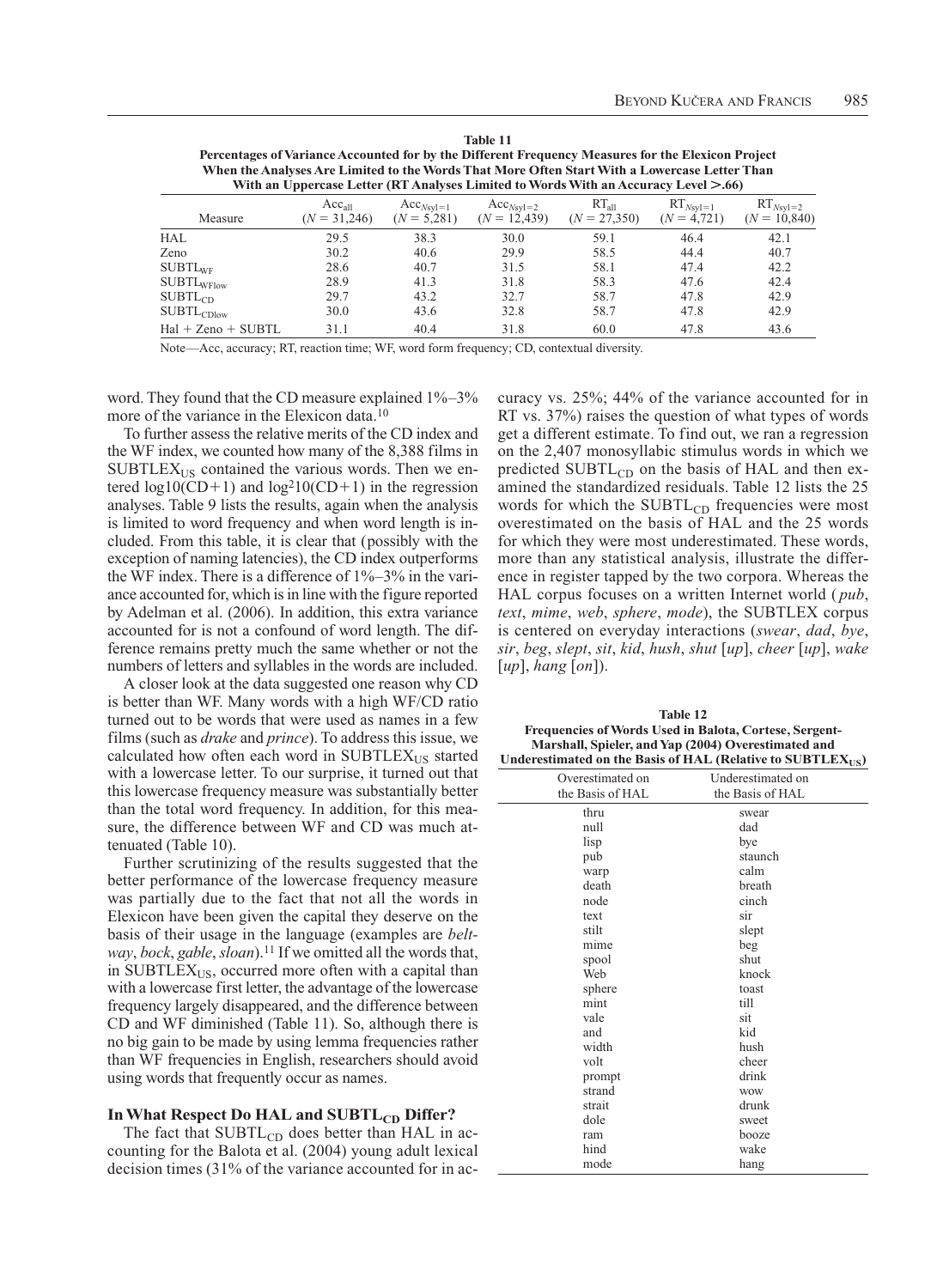| Table 13                                               |
|--------------------------------------------------------|
| Frequencies of Words Used in Balota, Cortese, Sergent- |
| Marshall, Spieler, and Yap (2004) Overestimated and    |
| Underestimated on the Basis of Kučera and Francis (KF) |
| (Relative to SUBTLEX <sub>US</sub> )                   |

| Overestimated      | Underestimated     |  |
|--------------------|--------------------|--|
| on the Basis of KF | on the Basis of KF |  |
| chive              | hook               |  |
| whig               | sneak              |  |
| shear              | stuff              |  |
| strode             | freak              |  |
| oust               | lab                |  |
| fig                | bet                |  |
| spire              | trash              |  |
| daunt              | fry                |  |
| and                | heck               |  |
| gaunt              | swear              |  |
| loath              | weird              |  |
| flux               | thank              |  |
| clad               | scare              |  |
| strait             | steal              |  |
| strove             | ouch               |  |
| null               | dad                |  |
| thru               | jerk               |  |
| wry                | yeah               |  |
| scribe             | cute               |  |
| quill              | bike               |  |
| clung              | pal                |  |
| scant              | hey                |  |
| sprawl             | ass                |  |
| sparse             | bye                |  |
| blithe             | <b>WOW</b>         |  |

## In What Respect Do KF and SUBTL<sub>CD</sub> Differ?

The same analysis can be done to examine the differences in register tapped by  $KF$  and  $SUBTL<sub>CD</sub>$  (Table 13). This analysis clearly illustrates why KF no longer is a good instrument, because it overestimates the frequency of outdated words (*chive*, *whig*, *shear*, *strode*, *oust*, *fig*, *spire*, *daunt*) and underestimates the frequency of words used in everyday informal social interactions (*steal*, *dad*, *jerk*, *cute*, *bike*, *pal*).

## **Discussion**

The Kučera and Francis (1967) word frequency norms are still widely used in American research, despite the fact that serious concerns have been raised about them (Balota et al., 2004; Burgess & Livesay, 1998; Zevin & Seidenberg, 2002). This illustrates the observation made by Peirce (1877) that the scientific method based on empirical evaluation is only one of the four ways in which people acquire knowledge. The other methods are the method of tenacity (people hold to assumptions and beliefs because they have been around for a long time), the method of authority (people form opinions by consulting experts), and the a priori method (people use information because it looks sound on the basis of their own reasoning, logic, and intuition). Arguably, psychology researchers keep on using the KF norms because the norms have been around for several decades (tenacity) and have been used by experts on the topic (authority).

The analyses presented in this article confirm the bad quality of the KF norms. If we use them to predict how well words are known, we are able to explain but 19% of the variance (including word length in the analysis). This compares with the 31% accounted for by the best frequency measure. The comparison is slightly better when it comes to predicting RTs to known words (58% vs. 63%), probably because most of these words are of a higher frequency. A similar picture emerges when we limit the analysis to words typically used in word processing tasks. If we take the Balota et al. (2004) lexical decision study with young adults as a representative study, we see that the KF norms account for 18% of the variance in the accuracy data and 32% in the latency data. In contrast, the most successful predictor,  $SUBTL<sub>CD</sub>$ , accounts for 30% and 44%, respectively, of the variance.

The analyses presented in this article further show that by using the scientific method, it is not difficult to improve on the existing word frequency norms. Three variables are important for evaluating the quality of a frequency measure: the size of the corpus, the register the corpus taps into, and the frequency measure used.

As for the corpus size, it is clear that any corpus smaller than 16 million words lacks the level of detail to reliably estimate word frequencies below 10 per million (see the results of KF and the spoken corpus of Pastizzo & Carbone, 2007). At the same time, gains become marginal above sizes of 16–30 million words. It is not the case that a corpus of 1 billion words will be better than a corpus of 30 million words; it can easily be worse if the language register on which it is based is not equally representative for everyday language use.

The second variable affecting the quality of the frequency norms is the representativeness of the materials on which the norms are based: The more natural the language use is, the better the frequency norms account for lexical decision times. The Zeno frequency counts do as well as HAL for monosyllabic words, despite the fact that the underlying corpus is eight times smaller (17 million words vs. 130 or 160 million words). This suggests that books for children are a more interesting source of language use than Internet discussion groups. Similarly,  $SUBTLEX<sub>US</sub>$ outperforms HAL for short words, despite the fact that the corpus on which it is based is three times smaller. Apparently, the types of words used in films and television series are a better approximation of real-life exposure than are the types of words used in Internet user groups.

Finally, the third factor affecting the quality of word frequency norms is the way in which the norms have been defined. Interestingly, for English, we found no advantage for lemma frequencies, relative to WF frequencies, as was hypothesized by the linguists behind Celex and BNC and as has been implemented, for instance, by Duyck, Desmet, Verbeke, and Brysbaert (2004) in their WordGen program. The few percentages of extra variance that sometimes can be explained by the lemma frequency seem to be obtained at the expense of the word length effect. This is a rather intriguing finding, because it suggests that many inflected forms in English are stored as separate entities in the mental lexicon (i.e., there are separate representations for *play*, *plays*, *played*, and *playing*), in line with full-storage models of morphological processing (Caramazza et al., 1988) and parallel dual-route models (Baayen et al., 1997; New, Brysbaert, et al., 2004). It will be interesting to see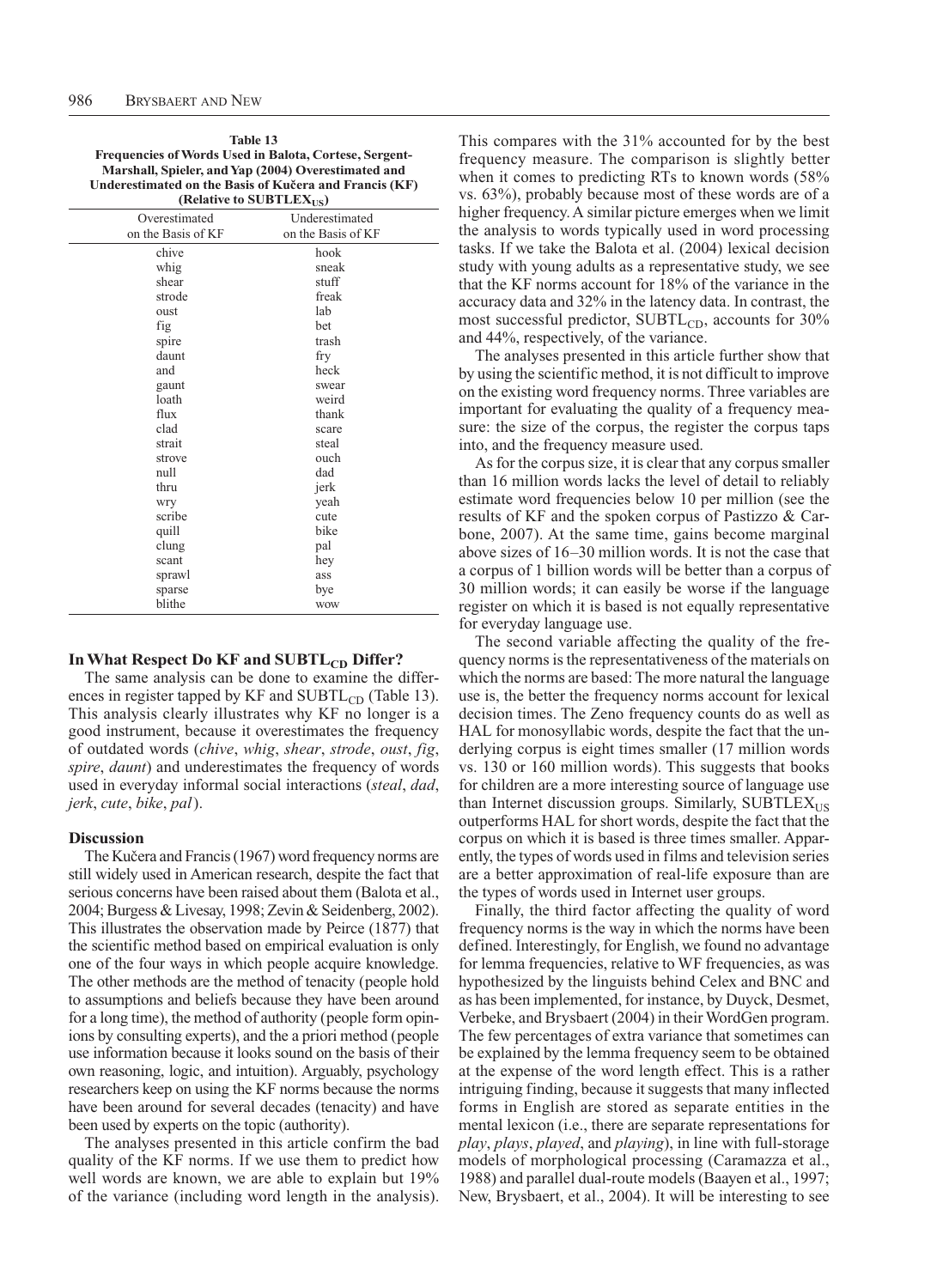as well, cutting through the syntactic boundaries that underlie the definition of a lemma.

Although frequency of occurrence intuitively seems to be the most appealing definition of word frequency, Adelman et al. (2006) have suggested that CD may be a better measure, a finding upheld in our analyses. Rather than counting the number of times a word is present in corpus, it is better to count the number of documents that contain the word. Several factors are likely to contribute to the superior performance of word frequency operationalized as CD.

First, WF frequencies can be overestimated because of multiple occurrences in a single source. For instance, the word *creasy* (defined in dictionaries as *full of creases*) occurs 63 times in SUBTLE $X_{\text{US}}$ , giving it a frequency of 1.24 per million. However, all these occurrences come from a single source (a film about John Creasy). Compare this with the word *measly*, which occurs 63 times as well but is found in 59 different film excerpts. In particular, words that can be used as names are prone to this type of distortion. An additional problem with such words is that names are likely to involve a different type of processing than do content words such as nouns, adjectives, and verbs. How many people make a link with bows and arrows when they are watching a film about the Archer family? Still, the family name gives the word *archer* a respectable frequency of 5.5 per million in SUBTLE $X_{US}$ .

Because family names occur in rapid succession (and in the same context), the CD measure is more robust against this type of distortion than is the WF measure, as can be seen in Table 10: The correlation between word processing times and CD is less influenced by words starting with a capital than is the correlation between word processing times and WF. It can be expected that the same will be true for other distortions due to the repeated use of a word in one particular film (e.g., in a movie about a dam).

A second reason why CD is a better measure than WF may be due to the CD itself, as hypothesized by Adelman et al. (2006). In their view, the more contexts a word has occurred in, the more likely it is to be needed in a new context. CD may also play a role as a semantic variable, since it has been observed that the more easily participants can generate a context in which the word appears, the faster they are to recognize the word (van Hell & de Groot, 1998).

Finally, it could be that rapid successions of words do not induce the same neurological changes as do slow successions. A representation that has been activated shortly before may not undergo the same physiological changes upon a new activation (cf. the phenomenon of repetition priming). In addition, there is a long-standing literature showing that distributed practice results in more enduring learning than does massed practice (Underwood, 1961), and there is growing evidence that exposure does not have an immediate effect on word representations in the mental lexicon but requires at least one night's sleep to be implemented (Gaskell & Dumay, 2003). All these factors may mitigate the effect of repeated exposures on a single day.

The superiority of the CD measure also has practical implications, because it indicates that a corpus consisting of a large number of small excerpts is better than a corpus consisting of a small number of large excerpts. It is better to have a 10-million-word corpus coming from 5,000 different sources than one coming from 100 different sources (e.g., books). On the basis of the work by Adelman et al. (2006) and our own, it would seem that the corpus should comprise at least 3,000 different samples, with presumably not much gain to be expected above 10,000 samples. In addition, if the idea of distributed practice is correct, it may not be good to use samples that succeed each other rapidly in time (e.g., articles from the same newspaper). As for the size of the samples, better results can be expected with samples of moderate size (a few hundred words to a few thousand words) than with samples of a large size (e.g., 100,000 words or more), because, in the latter case, many words will appear in all samples, so that the variability in the frequency norms will be compromised.

## **Availability**

Knowing which frequency measure is the best is one thing; having access to it is another. In this respect, American researchers have been at a disadvantage with respect to their colleagues in the U.K., France, and Spain. Most of the indices are not freely available, either because they are subject to copyright restrictions or because they have never been published in their entirety. The latter is the case, for instance, for the HAL norms. They have become available only recently as part of the Elexicon project and, even then, only for the 40,000 words that are included in this project.

We are in the lucky situation that the work presented here was covered by educational, noncommercial grants. Therefore, we can give full access to the SUBTL word frequencies. They are available in different formats. First, there is a raw text file that contains the information for the  $282K$  different letter strings in SUBTLEX<sub>US</sub>. This is the file that will be of interest to people working specifically on word frequency measures. For the others, we have made two more user-friendly files, limited to the words that are likely to be of interest to users of word frequency norms (this was achieved by excluding the entries that did not appear in spelling checkers and, hence, are likely to be typos, infrequent names, or renditions of speech hesitations; we also combined words across letter cases).

The first user file is an Excel file containing the 74K entries of  $\text{SUBTLEX}_{\text{US}}$  that had a spelling match in the spelling checkers. The second file comprises the same information but is limited to the 60.4K entries with a frequency of more than 1 in the corpus. Because this file contains fewer than 65K lines, it can be read by all spreadsheets. These files are available at the Web site of the Psychonomic Society (http://brm.psychonomic-journals .org/context/supplemental.org), at the Web site of the Department of Experimental Psychology at Ghent University (http://expsy.ugent.be/subtlexus), and at the Web site of Lexique (http://subtlexus.lexique.org). In addition, the latter Web site provides the possibility of online searches on the Internet and the opportunity to have a look at the contexts in which the words appear.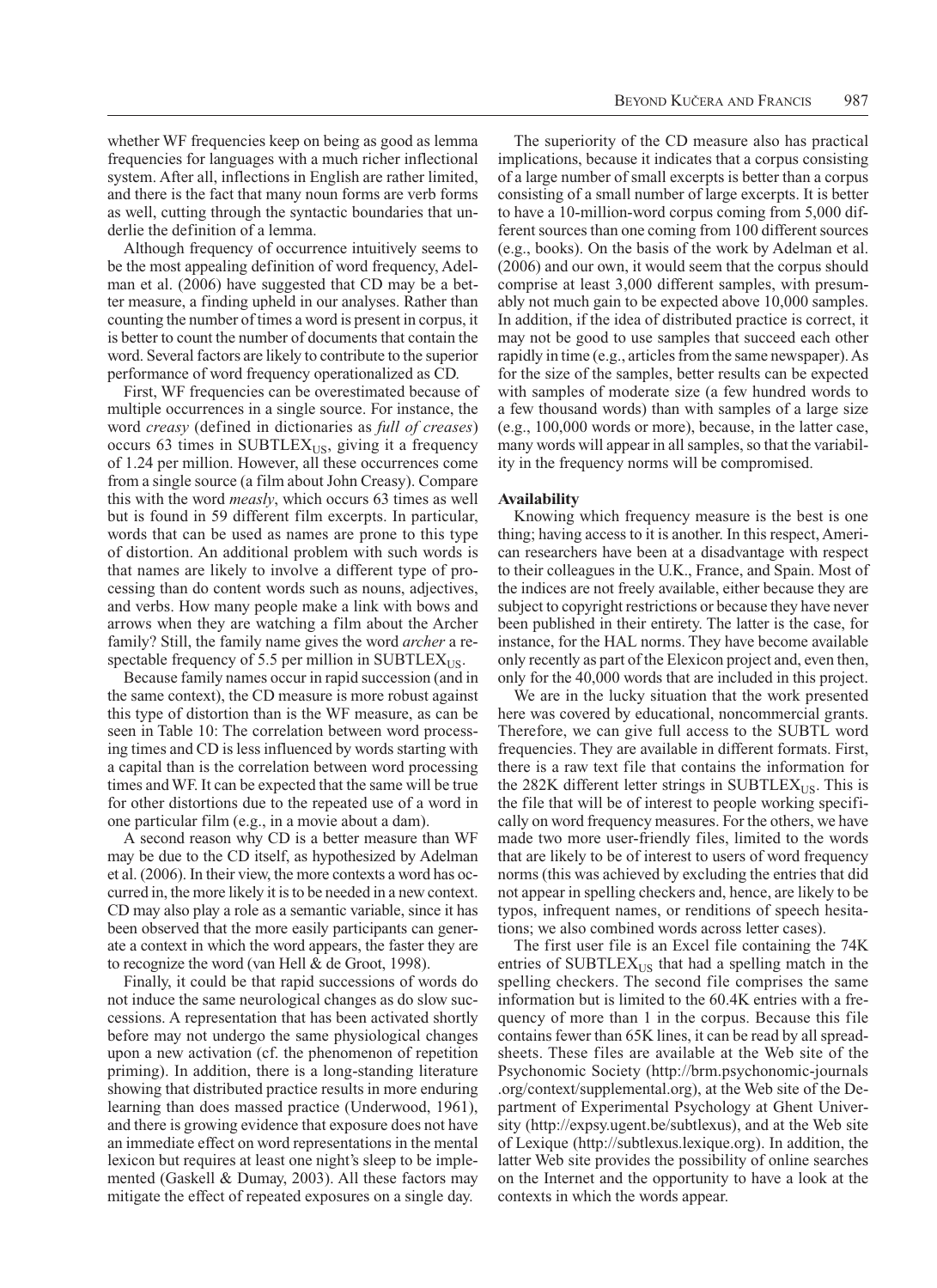The Excel files contain the following information:

1. *The word*. To help users, this is written with a capital whenever the frequency of the lowercase word is smaller than half of the total frequency. This is the case for nearly one word in six. Words with capitals include all the words that are used more often as a name than as a content word (e.g., *Mark*, *Bay*), words with a frequency of 1 or 2 that happened to be the first word of a sentence (e.g., *Workwise*, *Unverifiable*), and words that in general tend to occur at the beginning of a sentence (e.g., *According*, *Thanks*).

2. *FREQcount*. This is the number of times the word appears in the corpus (i.e., on the total of 51 million words).

3. *CDcount*. This is the number of films in which the word appears (i.e., it has a maximum value of 8,388).

4. *FREQlow*. This is the number of times the word appears in the corpus starting with a lowercase letter. This allows users to further match their stimuli.

5. *CDlow*. This is the number of films in which the word appears starting with a lowercase letter.

6.  $SUBTL_{WF}$  is the word frequency per million words. It is the measure one would preferably use in one's manuscripts, because it is a standard measure of word frequency independent of the corpus size. It is given with two-digit precision, in order not to lose precision of the frequency counts.

7.  $Lg10WF$ . This value is based on  $log10(FREQcount+1)$ and has four-digit precision. Calculating the log frequency on the raw frequencies is the most straightforward transformation, because it allows one to give words that are not in the corpus a value of 0. One can easily lose 5% of the variance explained by taking log(frequency per mil- $\lim_{h \to 1}$ , because, in this case, one is not making much of a distinction between words with low frequencies. Similarly, adding values lower than 1 (e.g.,  $+1E-10$ ) is dangerous, because one may end up with a big gap between the words in one's corpus and words for which one does not have a frequency measure (which will get a log value of  $-10$ ). In addition, if one uses log(frequency per million), one will have negative values for words with a frequency lower than 1 per million, and one will have to enter negative values for missing words. The downside of using  $log10(FREQcount + 1)$  is that there is no intuitive relationship between  $Lg10WF$  and  $SUBTL_{WF}$  (frequency per million). As a rule of thumb, the following conversions apply for  $SUBTLEX<sub>US</sub>$ :

| Lg10WF | <b>SUBTL<sub>WF</sub></b> |
|--------|---------------------------|
| 1.00   | 0.2                       |
| 2.00   | $\mathfrak{D}$            |
| 3.00   | 20                        |
| 4.00   | 200                       |
| 5.00   | 2,000                     |

8. *SUBTLCD* indicates in what percentage of the films the word appears. For instance, the word *the* has a SUBTL<sub>CD</sub> of 100.00, because it occurs in each film. In contrast, the word *abbreviation* has a SUBTL<sub>CD</sub> of 0.10, because it appears only in eight films. This value has two-digit precision in order not to lose information.

9. *Lg10CD*. This value is based on  $log10$ (CDcount + 1) and has four-digit precision. As the present article has shown, this is the best value to use if one wants to match words on word frequency. The following rough conversions apply:

| Lg10CD | SUBTL <sub>CD</sub> |
|--------|---------------------|
| 0.95   | 0.1                 |
| 1.93   |                     |
| 2.92   | 10                  |
| 3.92   | 100                 |

#### **Conclusion**

For all too long, psychologists simply have used the frequency measures that were easily available and that were used by their colleagues, without empirically testing their usefulness. With the development of the Elexicon project, such validation studies have become possible. Several interesting findings came out of our analyses, which generalize to other languages.

1. A corpus of 1–3 million words allows researchers to get reliable estimates only for high-frequency words. For words with a frequency smaller than 10 per million, a corpus of at least 16 million words is required.

2. Above 30 million words, the language register tapped into by the corpus is more important than the size.

3. The two most interesting language registers currently available are Internet discussion groups and subtitles. Both can easily be gathered, and they have the highest correlations with word processing variables. On the basis of the English findings, frequencies based on discussion groups seem to be indicated for words longer than seven letters, whereas for short words subtitle frequencies are better (Table 5).

4. There is an issue with words also used as names. If the name frequency is simply added to the word frequency, this results in an overestimation of the word frequency.

5. A frequency measure based on CD outperforms a frequency measure based on simple counts. This has implications for the ways in which corpora must be collected.

## **Author Note**

The authors thank Dave Balota, Barbara Juhasz, Patrick Bonin, and an anonymous reviewer for their comments on an earlier draft. The authors also thank Mike Cortese for kindly providing them with the data of Balota et al. (2004). Correspondence concerning this article should be addressed to M. Brysbaert, Department of Experimental Psychology, Ghent University, Henri Dunantlaan 2, B-9000 Gent, Belgium (e-mail: marc.brysbaert@ugent.be).

#### **References**

- Adelman, J. S., Brown, G. D. A., & Quesada, J. F. (2006). Contextual diversity, not word frequency, determines word-naming and lexical decision times. *Psychological Science*, **17**, 814-823.
- BAAYEN, R. H., DIJKSTRA, T., & SCHREUDER, R. (1997). Singulars and plurals in Dutch: Evidence for a parallel dual-route model. *Journal of Memory & Language*, **37**, 94-117.
- Baayen, R. H., Feldman, L. B., & Schreuder, R. (2006). Morphological influences on the recognition of monosyllabic monomorphemic words. *Journal of Memory & Language*, **55**, 290-313.
- Baayen, R. H., Piepenbrock, R., & van Rijn, H. (1993). The CELEX Lexical Database [CD-ROM]. Philadelphia: Linguistic Data Consortium.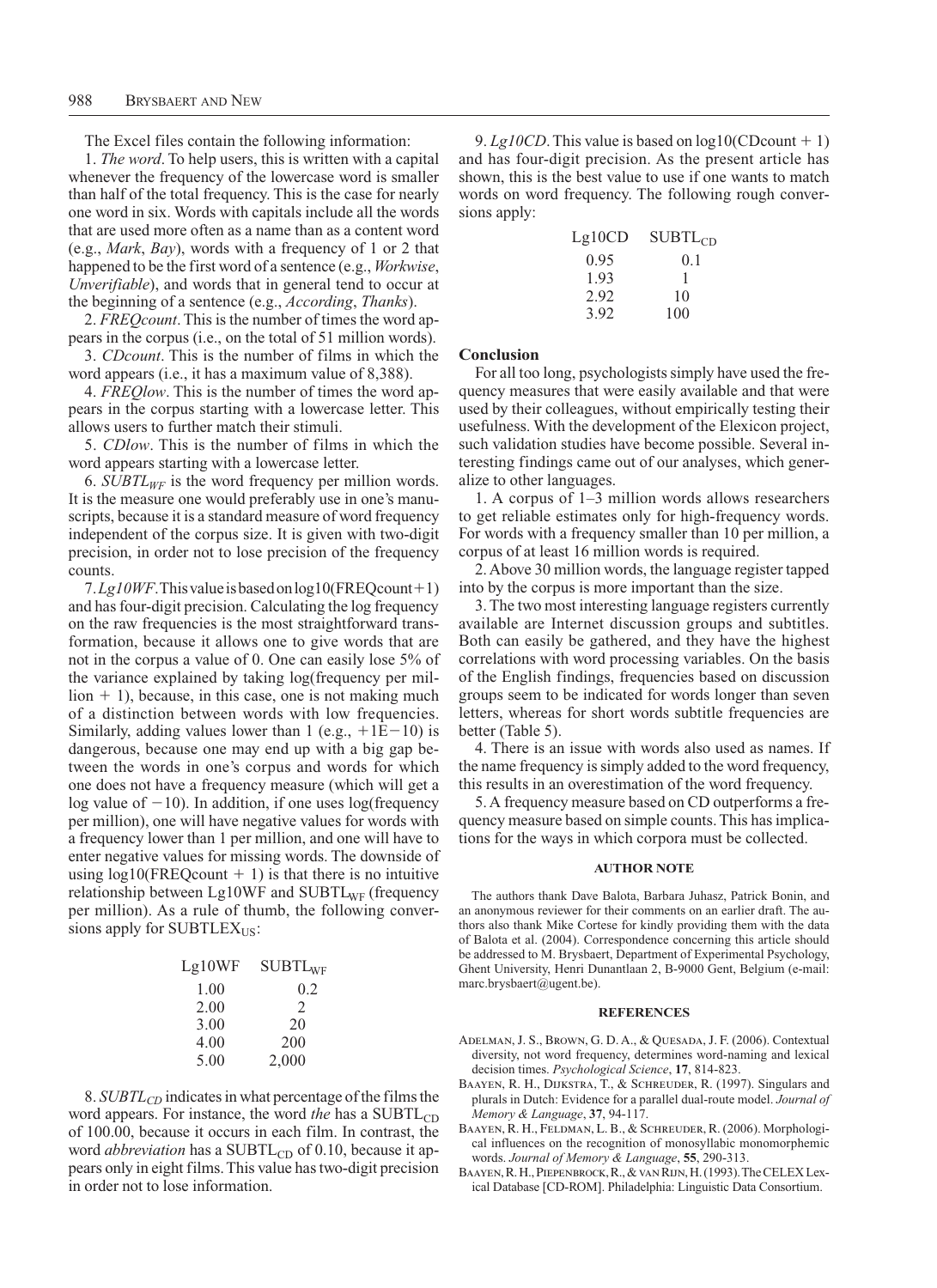- Baayen, R. H., Wurm, L. H., & Aycock, J. (2007). Lexical dynamics for low-frequency complex words: A regression study across tasks and modalities. *Mental Lexicon*, **2**, 419-436.
- BALOTA, D. A., & CHUMBLEY, J. I. (1984). Are lexical decisions a good measure of lexical access? The role of word frequency in the neglected decision stage. *Journal of Experimental Psychology: Human Perception & Performance*, **10**, 340-357.
- Balota, D. A., Cortese, M. J., Sergent-Marshall, S. D., Spieler, D. H., & Yap, M. J. (2004). Visual word recognition of single-syllable words. *Journal of Experimental Psychology: General*, **133**, 283-316.
- Balota, D. A., Yap, M. J., Cortese, M. J., Hutchison, K. A., Kess-LER, B., LOFTIS, B., ET AL. (2007). The English Lexicon Project. Be*havior Research Methods*, **39**, 445-459.
- Blair, I. V., Urland, G. R., & Ma, J. E. (2002). Using Internet search engines to estimate word frequency. *Behavior Research Methods, Instruments, & Computers*, **34**, 286-290.
- BRYSBAERT, M., DRIEGHE, D., & VITU, F. (2005). Word skipping: Implications for theories of eye movement control in reading. In G. Underwood (Ed.), *Cognitive processes in eye guidance* (pp. 53-77). Oxford: Oxford University Press.
- Burgess, C., & Livesay, K. (1998). The effect of corpus size in predicting reaction time in a basic word recognition task: Moving on from Kučera and Francis. *Behavior Research Methods, Instruments, & Computers*, **30**, 272-277.
- Caramazza, A., Laudanna, A., & Romani, C. (1988). Lexical access and inflectional morphology. *Cognition*, **28**, 297-332.
- Clahsen, H. (1999). Lexical entries and rules of language: A multidisciplinary study of German inflection. *Behavioral & Brain Sciences*, **22**, 991-1060.
- Cortese, M. J., & Khanna, M. M. (2007). Age of acquisition predicts naming and lexical-decision performance above and beyond 22 other predictor variables: An analysis of 2,342 words. *Quarterly Journal of Experimental Psychology*, **60**, 1072-1082.
- Drieghe, D., Pollatsek, A., Staub, A., & Rayner, K. (2008). The word grouping hypothesis and eye movements during reading. *Journal of Experimental Psychology: Learning, Memory, & Cognition*, **34**, 1552-1560.
- Duyck, W., Desmet, T., Verbeke, L. P. C., & Brysbaert, M. (2004). WordGen: A tool for word selection and nonword generation in Dutch, English, German, and French. *Behavior Research Methods, Instruments, & Computers*, **36**, 488-499.
- Francis, W., & Kučera, H. (1982). *Frequency analysis of English usage: Lexicon and grammar*. Boston: Houghton Mifflin.
- Gaskell, M. G., & Dumay, N. (2003). Lexical competition and the acquisition of novel words. *Cognition*, **89**, 105-132.
- Ghyselinck, M., Lewis, M. B., & Brysbaert, M. (2004). Age of acquisition and the cumulative-frequency hypothesis: A review of the literature and a new multi-task investigation. *Acta Psychologica*, **115**, 43-67.
- GLANZER, M., & ADAMS, J. K. (1985). The mirror effect in recognition memory. *Memory & Cognition*, **13**, 8-20.
- Glanzer, M., & Bowles, N. (1976). Analysis of the word-frequency effect in recognition memory. *Journal of Experimental Psychology: Human Learning & Memory*, **2**, 21-31.
- Hauk, O., & Pulvermüller, F. (2004). Effects of word length and frequency on the human event-related potential. *Clinical Neurophysiology*, **115**, 1090-1103.
- Hockley, W. E. (2008). The effects of environmental context on recognition memory and claims of remembering. *Journal of Experimental Psychology: Learning, Memory, & Cognition*, **34**, 1412-1429.
- Howes, D. H., & Solomon, R. L. (1951). Visual duration threshold as a function of word-probability. *Journal of Experimental Psychology*, **41**, 401-410.
- Huber, D. E., Clark, T. F., Curran, T., & Winkielman, P. (2008). Effects of repetition priming on recognition memory: Testing a perceptual fluency–disfluency model. *Journal of Experimental Psychology: Learning, Memory, & Cognition*, **34**, 1305-1324.
- JESCHENIAK, J. D., & LEVELT, W. J. M. (1994). Word frequency effects in speech production: Retrieval of syntactic information and of phonological form. *Journal of Experimental Psychology: Learning, Memory, & Cognition*, **20**, 824-843.
- Johnston, R. A., & Barry, C. (2006). Age of acquisition and lexical processing. *Visual Cognition*, **13**, 789-845.
- Juhasz, B. J. (2005). Age-of-acquisition effects in word and picture identification. *Psychological Bulletin*, **131**, 684-712.
- Klepousniotou, E., Titone, D., & Romero, C. (2008). Making sense of word senses: The comprehension of polysemy depends on sense overlap. *Journal of Experimental Psychology: Learning, Memory, & Cognition*, **34**, 1534-1543.
- Kučera, H., & Francis, W. (1967). *Computational analysis of presentday American English*. Providence, RI: Brown University Press.
- Leech, G., Rayson, P., & Wilson, A. (2001). *Word frequencies in written and spoken English: Based on the British National Corpus*. London: Longman.
- LUND, K., & BURGESS, C. (1996). Producing high-dimensional semantic spaces from lexical co-occurrence. *Behavior Research Methods, Instruments, & Computers*, **28**, 203-208.
- McDonough, I. M., & Gallo, D. A. (2008). Autobiographical elaboration reduces memory distortion: Cognitive operations and the distinctiveness heuristic. *Journal of Experimental Psychology: Learning, Memory, & Cognition*, **34**, 1430-1445.
- McKay, A., Davis, C., Savage, G., & Castles, A. (2008). Semantic involvement in reading aloud: Evidence from a nonword training study. *Journal of Experimental Psychology: Learning, Memory, & Cognition*, **34**, 1495-1517.
- Monsell, S., Doyle, M. C., & Haggard, P. N. (1989). Effects of frequency on visual word recognition tasks: Where are they? *Journal of Experimental Psychology: General*, **118**, 43-71.
- New, B., Brysbaert, M., Segui, J., Ferrand, L., & Rastle, K. (2004). The processing of singular and plural nouns in French and English. *Journal of Memory & Language*, **51**, 568-585.
- New, B., Brysbaert, M., Veronis, J., & Pallier, C. (2007). The use of film subtitles to estimate word frequencies. *Applied Psycholinguistics*, **28**, 661-677.
- New, B., Ferrand, L., Pallier, C., & Brysbaert, M. (2006). Reexamining the word length effect in visual word recognition: New evidence from the English Lexicon Project. *Psychonomic Bulletin & Review*, **13**, 45-52.
- New, B., Pallier, C., Brysbaert, M., & Ferrand, L. (2004). *Lexique 2*: A new French lexical database. *Behavior Research Methods, Instruments, & Computers*, **36**, 516-524.
- O'Malley, S., & Besner, D. (2008). Reading aloud: Qualitative differences in the relation between stimulus quality and word frequency as a function of context. *Journal of Experimental Psychology: Learning, Memory, & Cognition*, **34**, 1400-1411.
- PASTIZZO, M. J., & CARBONE, R. F., Jr. (2007). Spoken word frequency counts based on 1.6 million words in American English. *Behavior Research Methods*, **39**, 1025-1028.
- Peirce, C. S. (1877). The fixation of belief. *Popular Science Monthly*, **12**, 1-15.
- Rastle, K., Davis, M. H., & New, B. (2004). The broth in my brother's brothel: Morpho-orthographic segmentation in visual word recognition. *Psychonomic Bulletin & Review*, **11**, 1090-1098.
- Rayner, K. (1998). Eye movements in reading and information processing: 20 years of research. *Psychological Bulletin*, **124**, 372-422.
- RAYNER, K., & DUFFY, S. A. (1986). Lexical complexity and fixation times in reading: Effects of word frequency, verb complexity, and lexical ambiguity. *Memory & Cognition*, **14**, 191-201.
- SEIDENBERG, M. S., & WATERS, G. S. (1989). Reading words aloud: A mega study [Abstract]. *Bulletin of the Psychonomic Society*, **27**, 489.
- Shaoul, C., & Westbury, C. (2008). *A USENET corpus (2005–2008)*. Edmonton: University of Alberta. Retrieved on 10/9/2008 from www .psych.ualberta.ca/~westburylab/downloads/usenetcorpus.download .html.
- Szpunar, K. K., McDermott, K. B., & Roediger, H. L., III (2008). Testing during study insulates against the buildup of proactive interference. *Journal of Experimental Psychology: Learning, Memory, & Cognition*, **34**, 1392-1399.
- TAFT, M. (2004). Morphological decomposition and the reverse base frequency effect. *Quarterly Journal of Experimental Psychology*, **57A**, 745-765.
- THORNDIKE, E. L., & LORGE, I. (1944). *The teacher's word book of 30,000 words*. New York: Columbia University, Teachers College.
- UNDERWOOD, B. J. (1961). Ten years of massed practice on distributed practice. *Psychological Review*, **68**, 229-247.